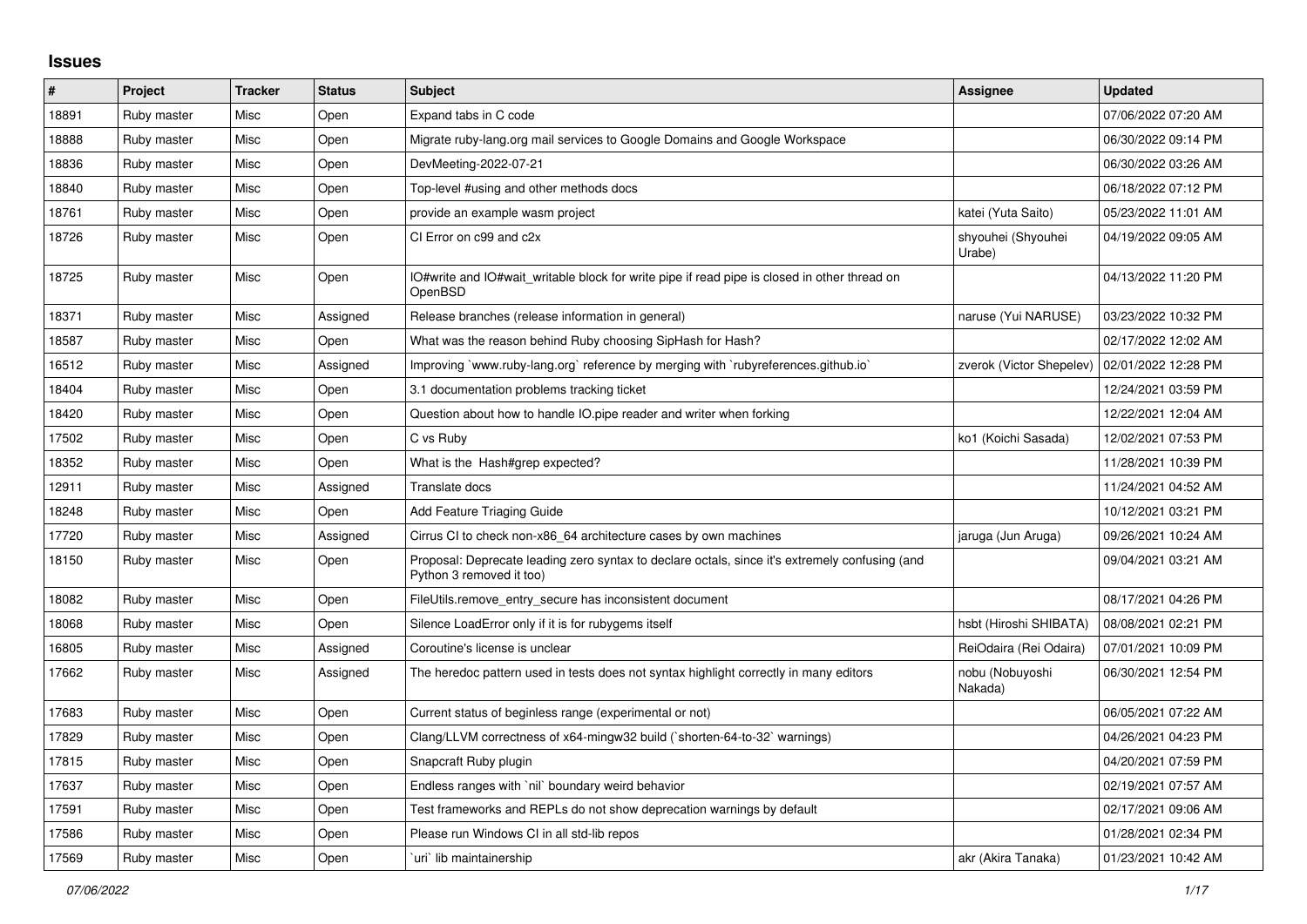| $\vert$ # | Project     | <b>Tracker</b> | <b>Status</b> | Subject                                                                                                     | Assignee                       | <b>Updated</b>      |
|-----------|-------------|----------------|---------------|-------------------------------------------------------------------------------------------------------------|--------------------------------|---------------------|
| 17565     | Ruby master | Misc           | Open          | Prefer use of access(2) in rb_file_load_ok() to check for existence of require'd files                      |                                | 01/21/2021 08:52 PM |
| 16436     | Ruby master | Misc           | Open          | hash missing #last method, make it not so consistent (it has #first)                                        |                                | 01/06/2021 09:47 AM |
| 17422     | Ruby master | Misc           | Open          | 3.0 documentation problems tracking ticket                                                                  |                                | 12/24/2020 12:51 PM |
| 17399     | Ruby master | Misc           | Open          | Are endless methods experimental?                                                                           |                                | 12/22/2020 07:05 PM |
| 17390     | Ruby master | Misc           | Open          | Class and method-level docs for Ractor                                                                      |                                | 12/13/2020 06:33 PM |
| 17376     | Ruby master | Misc           | Assigned      | Reduce number of GitHub Actions                                                                             | shyouhei (Shyouhei<br>Urabe)   | 12/10/2020 11:50 AM |
| 17309     | Ruby master | Misc           | Open          | URI.escape being deprecated, yet there is no replacement                                                    |                                | 11/11/2020 12:52 AM |
| 17199     | Ruby master | Misc           | Open          | id outputed by inspect and to_s output does not allow to find actual object_id and vice-versa               |                                | 10/20/2020 09:35 PM |
| 17174     | Ruby master | Misc           | Open          | 'Error relocating, symbol not found" error when compiling a native extension on Alpine with Ruby<br>$>=2.4$ |                                | 10/06/2020 11:19 AM |
| 17154     | Ruby master | Misc           | Open          | Update Pathname Documentation to Clarify Expected Behavior                                                  | akr (Akira Tanaka)             | 09/05/2020 01:18 PM |
| 17137     | Ruby master | Misc           | Open          | Cooperation on maintaining official docker ruby images                                                      |                                | 09/02/2020 05:03 PM |
| 17053     | Ruby master | Misc           | Open          | RDoc for Hash Keys                                                                                          |                                | 07/28/2020 01:21 AM |
| 16747     | Ruby master | Misc           | Assigned      | Repository reorganization request                                                                           | nobu (Nobuyoshi<br>Nakada)     | 05/22/2020 01:30 PM |
| 16895     | Ruby master | Misc           | Open          | Request for cooperation: Try your applications/libraries with master branch and debug options               |                                | 05/15/2020 11:51 PM |
| 16803     | Ruby master | Misc           | Open          | Discussion: those internal macros reside in public API headers                                              |                                | 05/14/2020 12:27 PM |
| 16750     | Ruby master | Misc           | Open          | Change typedef of VALUE for better type checking                                                            |                                | 04/03/2020 02:34 AM |
| 16678     | Ruby master | Misc           | Open          | Array#values_at has unintuitive behavior when supplied a range starting with negative index                 |                                | 03/09/2020 02:06 PM |
| 16671     | Ruby master | Misc           | Open          | <b>BASERUBY</b> version policy                                                                              |                                | 03/05/2020 01:11 AM |
| 16659     | Ruby master | Misc           | Open          | Documentation on Regexp missing for absence pattern (?~pat)                                                 |                                | 02/27/2020 04:16 PM |
| 16630     | Ruby master | Misc           | Assigned      | Deprecate pub/ruby/*snapshot* and use pub/ruby/snapshot/* instead                                           | matz (Yukihiro<br>Matsumoto)   | 02/27/2020 09:52 AM |
| 16629     | Ruby master | Misc           | Open          | ruby-loco now built & saved on GitHub, both mingw & mswin builds                                            |                                | 02/12/2020 01:53 PM |
| 16487     | Ruby master | Misc           | Open          | Potential for SIMD usage in ruby-core                                                                       |                                | 01/16/2020 05:25 AM |
| 16507     | Ruby master | Misc           | Open          | $=$ vs include? or match?                                                                                   |                                | 01/12/2020 11:27 PM |
| 16464     | Ruby master | Misc           | Open          | Which core objects should support deconstruct/deconstruct_keys?                                             |                                | 12/30/2019 07:54 AM |
| 16408     | Ruby master | Misc           | Open          | Ruby docs list incorrect method signatures for PTY::getpty/PTY::spawn                                       |                                | 12/12/2019 05:12 PM |
| 16396     | Ruby master | Misc           | Open          | What is the reason for this behaviour of Find.find?                                                         |                                | 12/09/2019 02:51 PM |
| 16188     | Ruby master | Misc           | Open          | What are the performance implications of the new keyword arguments in 2.7 and 3.0?                          | jeremyevans0 (Jeremy<br>Evans) | 11/27/2019 04:45 PM |
| 16124     | Ruby master | Misc           | Assigned      | Let the transient heap belong to objspace                                                                   | ko1 (Koichi Sasada)            | 11/18/2019 08:48 AM |
| 16346     | Ruby master | Misc           | Open          | Confusing macro name: RUBY_MARK_NO_PIN_UNLESS_NULL                                                          |                                | 11/13/2019 07:39 AM |
| 16267     | Ruby master | Misc           | Open          | MinGW CI - add to Actions ?                                                                                 |                                | 10/21/2019 01:10 AM |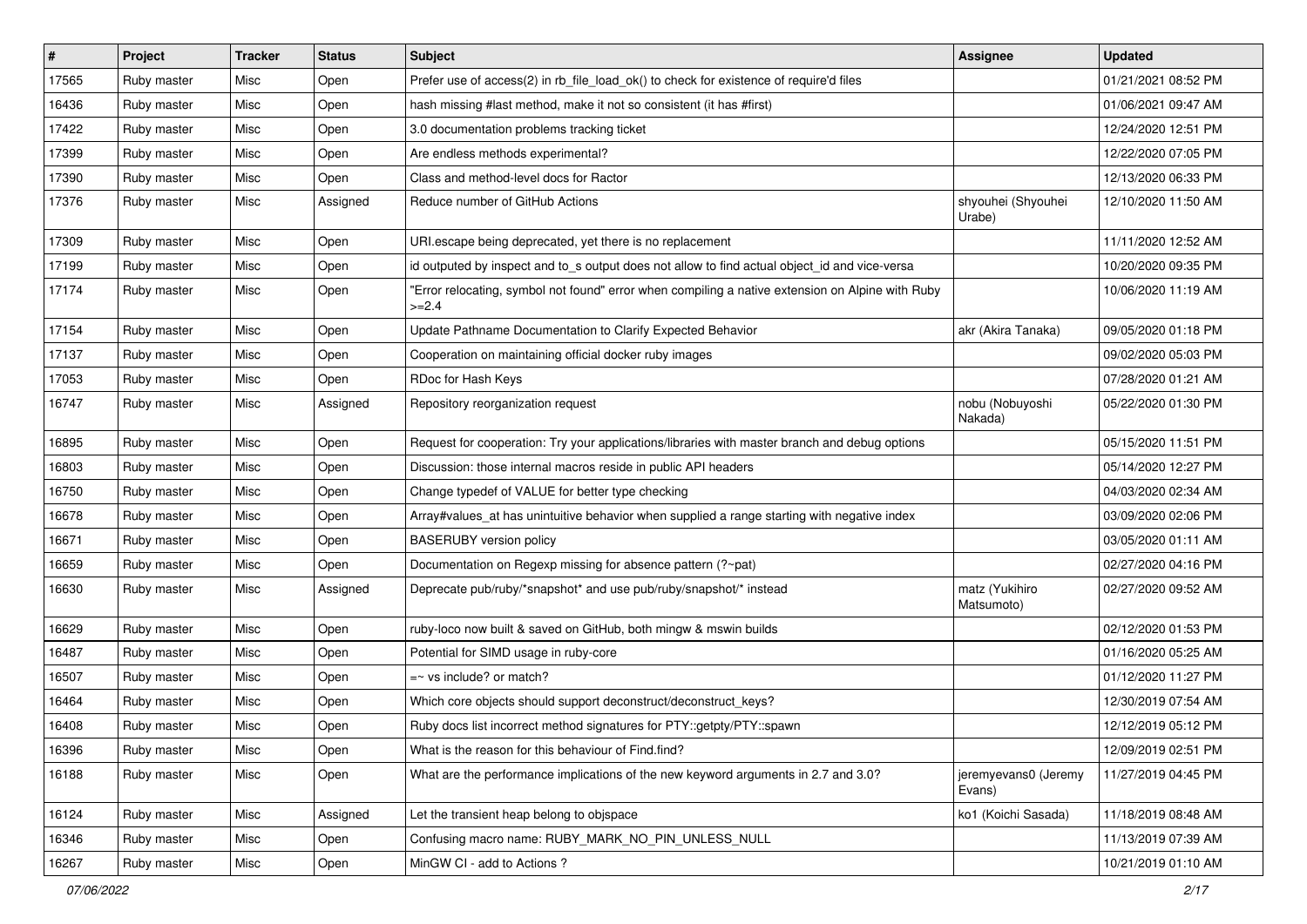| $\sharp$ | Project     | <b>Tracker</b> | <b>Status</b> | <b>Subject</b>                                                                                                                      | <b>Assignee</b>              | <b>Updated</b>      |
|----------|-------------|----------------|---------------|-------------------------------------------------------------------------------------------------------------------------------------|------------------------------|---------------------|
| 16157    | Ruby master | Misc           | Open          | What is the correct and *portable* way to do generic delegation?                                                                    |                              | 10/15/2019 04:28 PM |
| 16114    | Ruby master | Misc           | Open          | Naming of "beginless range"                                                                                                         |                              | 10/08/2019 03:06 PM |
| 16235    | Ruby master | Misc           | Open          | ENV assoc spec test does not test invalid name                                                                                      |                              | 10/05/2019 10:53 PM |
| 16160    | Ruby master | Misc           | Open          | Lazy init thread local storage                                                                                                      |                              | 09/22/2019 01:55 AM |
| 15806    | Ruby master | Misc           | Assigned      | Explicitly initialise encodings on init to remove branches on encoding lookup                                                       | nobu (Nobuyoshi<br>Nakada)   | 08/29/2019 04:29 AM |
| 16130    | Ruby master | Misc           | Open          | [Discussion / Ideas] Finding a good name for the concept of/behind guilds - primarily the NAME                                      |                              | 08/27/2019 04:00 PM |
| 16025    | Ruby master | Misc           | Assigned      | 'st_check_for_sizeof_st_index_t' declared as array with a negative size (emscripten)                                                | nobu (Nobuyoshi<br>Nakada)   | 07/30/2019 11:20 AM |
| 15802    | Ruby master | Misc           | Open          | Reduce the minimum string buffer size from 127 to 63 bytes                                                                          | ko1 (Koichi Sasada)          | 07/30/2019 04:04 AM |
| 15744    | Ruby master | Misc           | Open          | Improvement needed to documentation of 'Literals'                                                                                   |                              | 06/24/2019 02:27 AM |
| 11783    | Ruby master | Misc           | Open          | Do you have any idea if you have a budgets?                                                                                         |                              | 05/16/2019 09:06 PM |
| 15654    | Ruby master | Misc           | Open          | Documentation for Complex is wrong or misleading                                                                                    |                              | 03/11/2019 11:55 AM |
| 15568    | Ruby master | Misc           | Open          | TracePoint(:raise)#parameters raises RuntimeError                                                                                   |                              | 01/27/2019 12:02 AM |
| 15514    | Ruby master | Misc           | Open          | Add documentation for implicit array decomposition                                                                                  |                              | 01/10/2019 04:43 PM |
| 15510    | Ruby master | Misc           | Open          | Easter egg in Thread.handle_interrupt                                                                                               |                              | 01/05/2019 11:53 PM |
| 15487    | Ruby master | Misc           | Assigned      | Clarify default gems maintanance policy                                                                                             | hsbt (Hiroshi SHIBATA)       | 12/30/2018 08:42 PM |
| 15431    | Ruby master | Misc           | Open          | Hashes and arrays should not require commas to seperate values when using new lines                                                 |                              | 12/18/2018 11:05 AM |
| 15418    | Ruby master | Misc           | Open          | Date.parse('2018')                                                                                                                  |                              | 12/15/2018 09:17 PM |
| 15402    | Ruby master | Misc           | Open          | Shrinking excess retained memory of container types on promotion to uncollectible                                                   |                              | 12/11/2018 08:43 PM |
| 15007    | Ruby master | Misc           | Open          | Let all Init xxx and extension APIs frequently called from init code paths be considered cold                                       | naruse (Yui NARUSE)          | 12/06/2018 11:05 AM |
| 15202    | Ruby master | Misc           | Open          | Adding Coverity Scan to CI to see the result casually                                                                               |                              | 10/25/2018 10:50 AM |
| 15249    | Ruby master | Misc           | Open          | Documentation for attr_accessor and attr_reader should be corrected                                                                 |                              | 10/23/2018 08:09 PM |
| 15224    | Ruby master | Misc           | Open          | [DOCs] Minor inconsistency in class Array #initialize_copy -<br>https://ruby-doc.org/core-2.5.1/Array.html#method-i-initialize_copy |                              | 10/13/2018 02:26 PM |
| 15136    | Ruby master | Misc           | Open          | Fix - Wparentheses warnings                                                                                                         |                              | 09/20/2018 09:41 AM |
| 10791    | Ruby master | Misc           | Assigned      | [PATCH 1/1] Remove unnecessary passing value from doc for Observable                                                                |                              | 08/10/2018 10:51 AM |
| 10783    | Ruby master | Misc           | Open          | String#concat has an "appending" behavior                                                                                           |                              | 08/08/2018 03:08 AM |
| 14917    | Ruby master | Misc           | Assigned      | Add RDoc documents to tar ball                                                                                                      | aycabta (aycabta .)          | 07/21/2018 09:29 AM |
| 14825    | Ruby master | Misc           | Open          | When redefining 'attr_xx' methods the visibility becomes 'public'                                                                   |                              | 06/05/2018 05:57 AM |
| 14770    | Ruby master | Misc           | Open          | [META] DevelopersMeeting                                                                                                            |                              | 05/17/2018 12:28 PM |
| 14768    | Ruby master | Misc           | Open          | Add documentation for    and &&                                                                                                     |                              | 05/17/2018 09:45 AM |
| 14760    | Ruby master | Misc           | Open          | cross-thread IO#close semantics                                                                                                     | matz (Yukihiro<br>Matsumoto) | 05/17/2018 08:21 AM |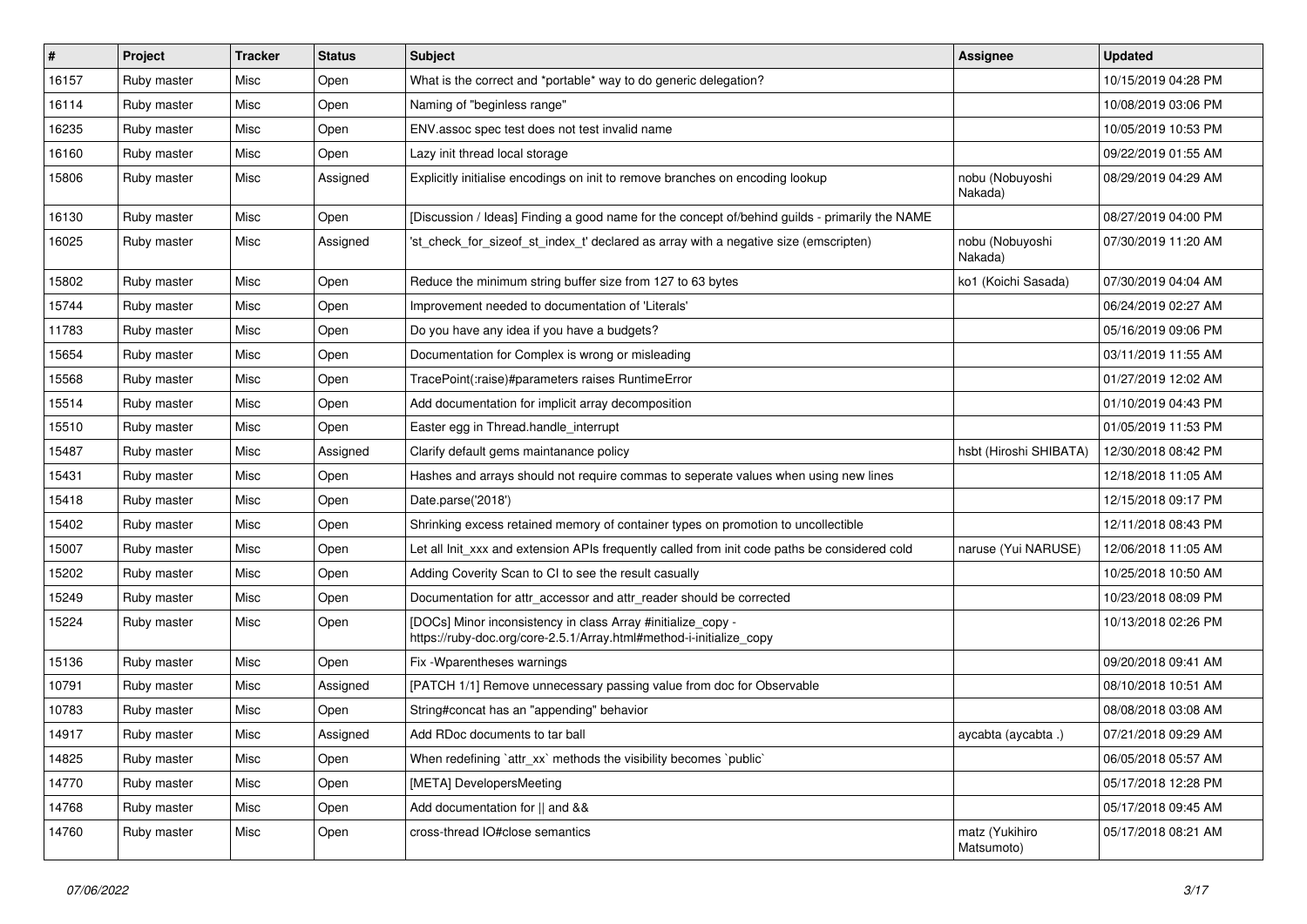| #     | Project     | <b>Tracker</b> | <b>Status</b> | <b>Subject</b>                                                                                                                                        | Assignee                        | <b>Updated</b>      |
|-------|-------------|----------------|---------------|-------------------------------------------------------------------------------------------------------------------------------------------------------|---------------------------------|---------------------|
| 14735 | Ruby master | Misc           | Open          | thread-safe operations in a hash could be documented                                                                                                  |                                 | 05/04/2018 01:09 PM |
| 14692 | Ruby master | Misc           | Open          | Question: Ruby stdlib's Option Parser                                                                                                                 | nobu (Nobuyoshi<br>Nakada)      | 04/22/2018 05:53 AM |
| 14673 | Ruby master | Misc           | Open          | Documentation for `Array#drop` / `drop_while` unclear in regard to modification                                                                       |                                 | 04/10/2018 09:51 AM |
| 13968 | Ruby master | Misc           | Open          | [Ruby 3.x perhaps] - A (minimal?) static variant of ruby                                                                                              |                                 | 01/14/2018 03:24 PM |
| 10560 | Ruby master | Misc           | Assigned      | confusion between $x=x+y$ , $x+=y$ , x.concat(y) and y.each{ z  $x<}$                                                                                 | zzak (Zachary Scott)            | 01/05/2018 09:02 PM |
| 14190 | Ruby master | Misc           | Open          | What are the semantics of \$SAFE?                                                                                                                     |                                 | 12/15/2017 10:28 PM |
| 14149 | Ruby master | Misc           | Open          | Ruby Birthday Thread - 25th years anniversary                                                                                                         |                                 | 12/02/2017 01:40 AM |
| 14037 | Ruby master | Misc           | Open          | Writing doxygen document comments to static functions                                                                                                 |                                 | 10/21/2017 07:48 AM |
| 13072 | Ruby master | Misc           | Open          | Current state of date standard library                                                                                                                |                                 | 09/02/2017 05:38 PM |
| 13804 | Ruby master | Misc           | Open          | Protected methods cannot be overridden                                                                                                                |                                 | 08/10/2017 09:41 PM |
| 13787 | Ruby master | Misc           | Open          | The path to Ruby 3.x - would it be useful to have a separate thread here at the tracker, for<br>discussions and issues and ideas related to ruby 3.x? |                                 | 08/08/2017 08:29 AM |
| 13634 | Ruby master | Misc           | Open          | NilClass is lying about respond to?(:clone)                                                                                                           |                                 | 06/06/2017 08:27 AM |
| 13622 | Ruby master | Misc           | Assigned      | Documentation missing                                                                                                                                 | stomar (Marcus<br>Stollsteimer) | 06/03/2017 07:27 AM |
| 13497 | Ruby master | Misc           | Open          | Docs, code samples, Ripper example                                                                                                                    |                                 | 04/23/2017 04:27 AM |
| 13209 | Ruby master | Misc           | Open          | fact.rb in ruby/sample variations                                                                                                                     |                                 | 02/14/2017 12:10 AM |
| 12751 | Ruby master | Misc           | Open          | Incompatibility of Ruby 3                                                                                                                             |                                 | 09/14/2016 12:48 PM |
| 12595 | Ruby master | Misc           | Open          | Documentation                                                                                                                                         |                                 | 07/18/2016 04:39 PM |
| 12277 | Ruby master | Misc           | Open          | Coding rule: colum number                                                                                                                             |                                 | 04/13/2016 06:32 PM |
| 10312 | Ruby master | Misc           | Open          | Give people more control over how the ruby parser sees code and lexical code elements<br>(valid/invalid - toggle options) + macros                    |                                 | 01/20/2016 05:14 PM |
| 10983 | Ruby master | Misc           | Open          | Why blocks make Ruby methods 439% slower?                                                                                                             |                                 | 11/10/2015 06:21 AM |
| 11295 | Ruby master | Misc           | Open          | Request for comments about error messages                                                                                                             |                                 | 10/22/2015 09:12 AM |
| 10541 | Ruby master | Misc           | Open          | Remove shorthand string interpolation syntax                                                                                                          | matz (Yukihiro<br>Matsumoto)    | 10/08/2015 05:44 PM |
| 11570 | Ruby master | Misc           | Open          | Clarify autoload chaining behavior                                                                                                                    |                                 | 10/06/2015 04:52 PM |
| 11355 | Ruby master | Misc           | Open          | Exceptions inheriting from Timeout:: Error should behave the same way                                                                                 |                                 | 07/15/2015 04:59 PM |
| 10628 | Ruby master | Misc           | Open          | Peformance of URI module                                                                                                                              | naruse (Yui NARUSE)             | 12/26/2014 04:08 PM |
| 10513 | Ruby master | Misc           | Open          | instance_eval yields the receiver, but is documented to yield no arguments                                                                            | zzak (Zachary Scott)            | 11/14/2014 10:29 PM |
| 10424 | Ruby master | Misc           | Open          | Error message when sorting NaN                                                                                                                        |                                 | 10/25/2014 02:13 PM |
| 9832  | Ruby master | Misc           | Open          | better concurrency in threads                                                                                                                         |                                 | 05/12/2014 12:33 PM |
| 9724  | Ruby master | Misc           | Open          | Warnings in Ruby: allow per-file directives to i.e. suppress warnings                                                                                 |                                 | 04/10/2014 06:21 PM |
| 9516  | Ruby master | Misc           | Open          | Consolidate all deprecation messages to one or more helper methods                                                                                    |                                 | 02/13/2014 05:11 PM |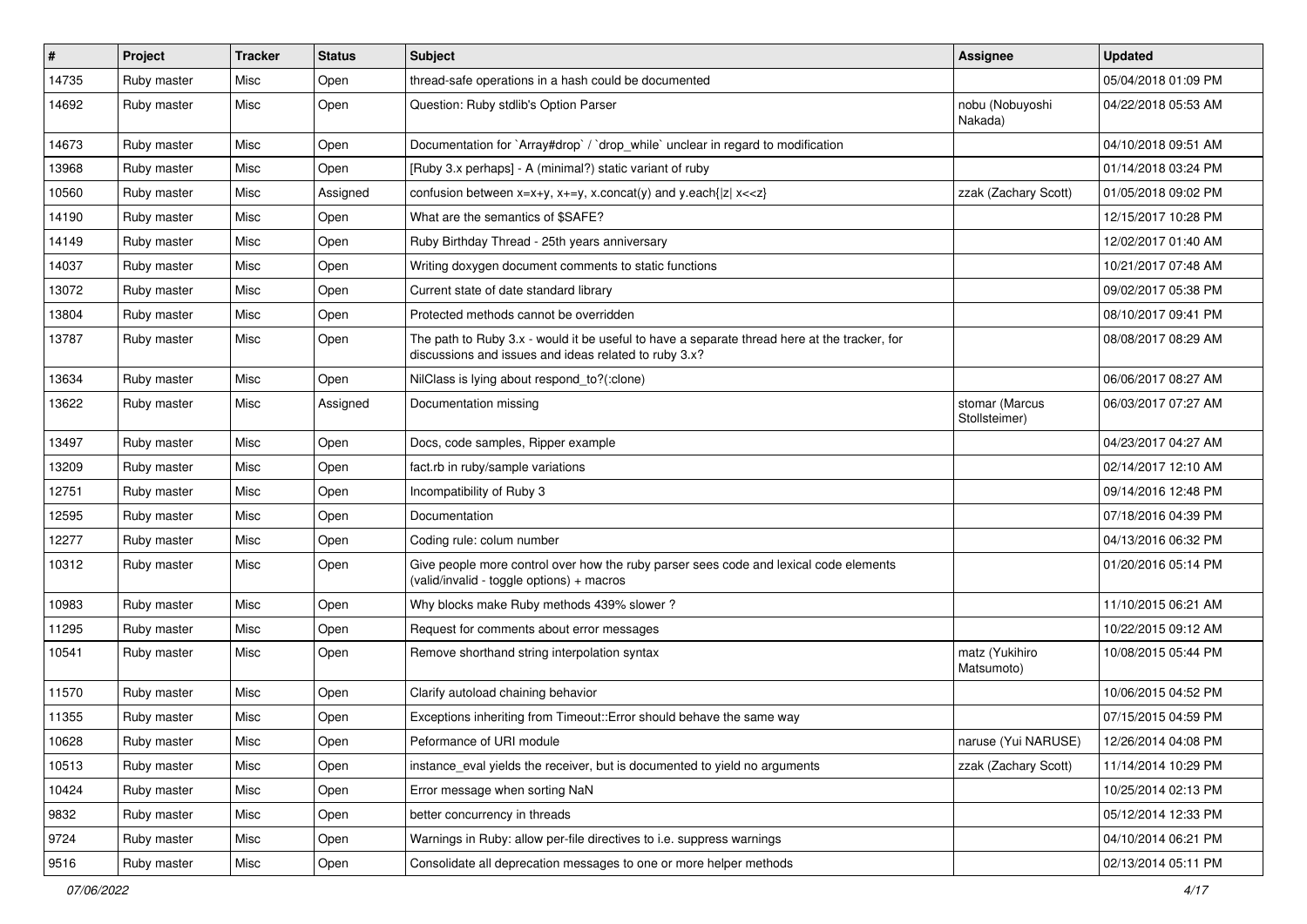| $\vert$ # | Project     | <b>Tracker</b> | <b>Status</b> | <b>Subject</b>                                                                     | Assignee                          | <b>Updated</b>      |
|-----------|-------------|----------------|---------------|------------------------------------------------------------------------------------|-----------------------------------|---------------------|
| 9136      | Ruby master | Misc           | Assigned      | Deprecated Enumerator.new(object, method) bad for BasicObject                      | zzak (Zachary Scott)              | 11/23/2013 03:58 AM |
| 18897     | Ruby master | Feature        | Open          | Add a new instruction for sending messages to ephemeral stack arrays               |                                   | 07/05/2022 10:11 PM |
| 18004     | Ruby master | Feature        | Open          | Add Async to the stdlib                                                            |                                   | 07/05/2022 05:09 PM |
| 18773     | Ruby master | Feature        | Assigned      | deconstruct to receive a range                                                     | ktsj (Kazuki Tsujimoto)           | 07/04/2022 05:38 PM |
| 17753     | Ruby master | Feature        | Open          | Add Module#namespace                                                               |                                   | 07/04/2022 01:42 AM |
| 18894     | Ruby master | Feature        | Open          | Object#make shareable                                                              |                                   | 07/02/2022 11:42 PM |
| 18814     | Ruby master | Feature        | Open          | Ractor: add method to query incoming message queue size                            |                                   | 06/30/2022 10:58 AM |
| 18885     | Ruby master | Feature        | Open          | Long lived fork advisory API (potential Copy on Write optimizations)               |                                   | 06/30/2022 09:27 AM |
| 18559     | Ruby master | Feature        | Open          | Allocation tracing: Objects created by the parser are attributed to Kernel.require |                                   | 06/28/2022 12:21 PM |
| 17326     | Ruby master | Feature        | Open          | Add Kernel#must! to the standard library                                           |                                   | 06/22/2022 04:10 PM |
| 18809     | Ruby master | Feature        | Open          | Add Numeric#ceildiv                                                                |                                   | 06/21/2022 06:21 PM |
| 18832     | Ruby master | Feature        | Open          | Do not have class/module keywords consider ancestors of Object                     |                                   | 06/21/2022 05:50 AM |
| 15330     | Ruby master | Feature        | Open          | autoload_relative                                                                  | matz (Yukihiro<br>Matsumoto)      | 06/19/2022 11:25 PM |
| 18841     | Ruby master | Feature        | Open          | Proposal: autoload relative                                                        |                                   | 06/19/2022 11:22 PM |
| 18644     | Ruby master | Feature        | Open          | Coerce anything callable to a Proc                                                 |                                   | 06/18/2022 05:28 PM |
| 18831     | Ruby master | Feature        | Open          | Block argument to 'yield'                                                          |                                   | 06/18/2022 03:12 AM |
| 18159     | Ruby master | Feature        | Open          | Integrate functionality of dead_end gem into Ruby                                  | matz (Yukihiro<br>Matsumoto)      | 06/17/2022 02:06 PM |
| 18835     | Ruby master | Feature        | Open          | Add InstructionSequence#type method                                                |                                   | 06/16/2022 10:30 PM |
| 17525     | Ruby master | Feature        | Open          | Implement Happy Eyeballs Version 2 (RFC8305) in Socket.tcp                         | Glass_saga (Masaki<br>Matsushita) | 06/16/2022 01:08 AM |
| 17472     | Ruby master | Feature        | Open          | HashWithIndifferentAccess like Hash extension                                      |                                   | 06/16/2022 01:08 AM |
| 17468     | Ruby master | Feature        | Open          | Deprecate RUBY_DEVEL                                                               |                                   | 06/16/2022 01:08 AM |
| 16476     | Ruby master | Feature        | Open          | Socket.getaddrinfo cannot be interrupted by Timeout.timeout                        | Glass_saga (Masaki<br>Matsushita) | 06/16/2022 01:08 AM |
| 16005     | Ruby master | Feature        | Open          | A variation of Time.iso8601 that can parse yyyy-MM-dd HH:mm:ss                     |                                   | 06/16/2022 01:08 AM |
| 16495     | Ruby master | Feature        | Open          | Inconsistent quotes in error messages                                              | matz (Yukihiro<br>Matsumoto)      | 06/15/2022 04:21 PM |
| 18825     | Ruby master | Feature        | Open          | Specialized instruction for "array literal + `.hash`"                              |                                   | 06/14/2022 05:24 PM |
| 18822     | Ruby master | Feature        | Open          | Ruby lack a proper method to percent-encode strings for URIs (RFC 3986)            |                                   | 06/09/2022 02:42 PM |
| 16597     | Ruby master | Feature        | Open          | $missing$ poll()                                                                   |                                   | 06/09/2022 09:14 AM |
| 18821     | Ruby master | Feature        | Open          | Expose Pattern Matching interfaces in core classes                                 |                                   | 06/09/2022 07:24 AM |
| 16150     | Ruby master | Feature        | Open          | Add a way to request a frozen string from to s                                     |                                   | 06/03/2022 04:42 PM |
| 18815     | Ruby master | Feature        | Open          | instance_{eval,exec} vs Proc#>>                                                    |                                   | 06/02/2022 05:17 PM |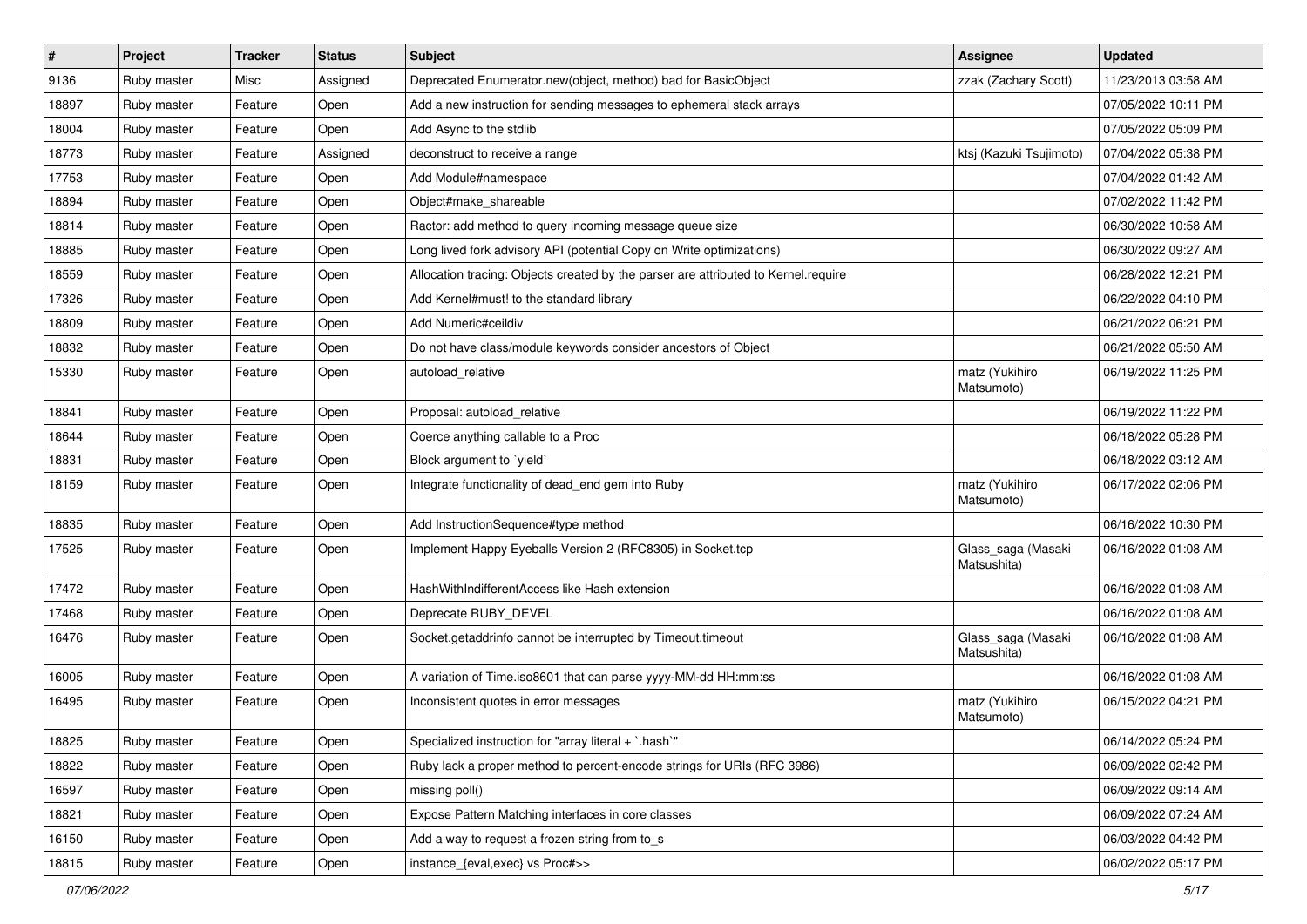| #     | Project     | <b>Tracker</b> | <b>Status</b> | <b>Subject</b>                                                                            | <b>Assignee</b>              | <b>Updated</b>      |
|-------|-------------|----------------|---------------|-------------------------------------------------------------------------------------------|------------------------------|---------------------|
| 18812 | Ruby master | Feature        | Open          | Add ability to trace exit locations for YJIT                                              |                              | 06/01/2022 02:42 PM |
| 14602 | Ruby master | Feature        | Open          | Version of dig that raises error if a key is not present                                  |                              | 05/25/2022 12:02 PM |
| 18798 | Ruby master | Feature        | Open          | UnboundMethod#==`with inherited classes                                                   |                              | 05/25/2022 12:32 AM |
| 18774 | Ruby master | Feature        | Open          | Add Queue#pop(timeout:)                                                                   |                              | 05/20/2022 12:27 AM |
| 17363 | Ruby master | Feature        | Assigned      | Timeouts                                                                                  | ko1 (Koichi Sasada)          | 05/14/2022 09:06 AM |
| 17316 | Ruby master | Feature        | Open          | On memoization                                                                            |                              | 05/13/2022 11:32 AM |
| 18776 | Ruby master | Feature        | Open          | <b>Object Shapes</b>                                                                      |                              | 05/13/2022 01:11 AM |
| 18654 | Ruby master | Feature        | Open          | Enhancements to prettyprint                                                               | akr (Akira Tanaka)           | 05/12/2022 01:44 PM |
| 18642 | Ruby master | Feature        | Open          | Named ripper fields                                                                       |                              | 05/12/2022 01:37 PM |
| 18690 | Ruby master | Feature        | Open          | Allow `Kernel#then` to take arguments                                                     |                              | 05/10/2022 06:16 PM |
| 18384 | Ruby master | Feature        | Open          | Pattern Match Object                                                                      |                              | 05/07/2022 06:01 PM |
| 18762 | Ruby master | Feature        | Open          | Add an Array#undigits that compliments Integer#digits                                     |                              | 05/03/2022 08:08 PM |
| 18757 | Ruby master | Feature        | Open          | Introduce %R percent literal for anchored regular expression patterns                     |                              | 04/27/2022 05:30 PM |
| 18685 | Ruby master | Feature        | Open          | Enumerator.product: Cartesian product of enumerables                                      |                              | 04/26/2022 07:02 AM |
| 18683 | Ruby master | Feature        | Open          | Allow to create hashes with a specific capacity.                                          |                              | 04/22/2022 02:34 PM |
| 18668 | Ruby master | Feature        | Open          | Merge `io-nonblock` gems into core                                                        |                              | 04/21/2022 10:02 AM |
| 18630 | Ruby master | Feature        | Open          | Introduce general `IO#timeout` and `IO#timeout=`for all (non-)blocking operations.        |                              | 04/21/2022 09:36 AM |
| 10548 | Ruby master | Feature        | Open          | remove callcc (Callcc is now going obsoleted. Please use Fiber.)                          |                              | 04/18/2022 09:07 AM |
| 18736 | Ruby master | Feature        | Open          | self-p for method chain                                                                   |                              | 04/15/2022 11:09 AM |
| 17849 | Ruby master | Feature        | Open          | Fix Timeout.timeout so that it can be used in threaded Web servers                        | matz (Yukihiro<br>Matsumoto) | 04/10/2022 06:26 AM |
| 18675 | Ruby master | Feature        | Open          | Add new exception class for resolv timeouts                                               |                              | 04/01/2022 11:22 PM |
| 16978 | Ruby master | Feature        | Open          | Ruby should not use realpath for FILE                                                     | nobu (Nobuyoshi<br>Nakada)   | 04/01/2022 11:30 AM |
| 18594 | Ruby master | Feature        | Open          | Add a #to_h method on URI::Generic                                                        |                              | 03/31/2022 01:18 PM |
| 18571 | Ruby master | Feature        | Assigned      | Removed the bundled sources from release package after Ruby 3.2                           | hsbt (Hiroshi SHIBATA)       | 03/28/2022 06:23 AM |
| 18659 | Ruby master | Feature        | Open          | Create a Binding at the time of an exception and make it available to Rescue              |                              | 03/25/2022 10:55 AM |
| 18179 | Ruby master | Feature        | Open          | Add Math methods to Numeric                                                               |                              | 03/24/2022 02:54 PM |
| 18462 | Ruby master | Feature        | Open          | Proposal to merge WASI based WebAssembly support                                          |                              | 03/24/2022 03:05 AM |
| 18639 | Ruby master | Feature        | Open          | Update Unicode data to Unicode Version 15.0.0                                             | duerst (Martin Dürst)        | 03/22/2022 07:38 PM |
| 17548 | Ruby master | Feature        | Open          | Need simple way to include symlink directories in Dir.glob                                |                              | 03/21/2022 01:35 PM |
| 18640 | Ruby master | Feature        | Open          | default empty string argument for `String#sub` and `String#sub!`, e.g. `"hello".sub("I")` |                              | 03/19/2022 02:33 AM |
| 18647 | Ruby master | Feature        | Open          | Non-recursive option for iseq-targeted Tracepoints in ruby 2.6+                           |                              | 03/18/2022 09:41 AM |
| 18576 | Ruby master | Feature        | Open          | Rename `ASCII-8BIT` encoding to `BINARY`                                                  |                              | 03/17/2022 03:06 PM |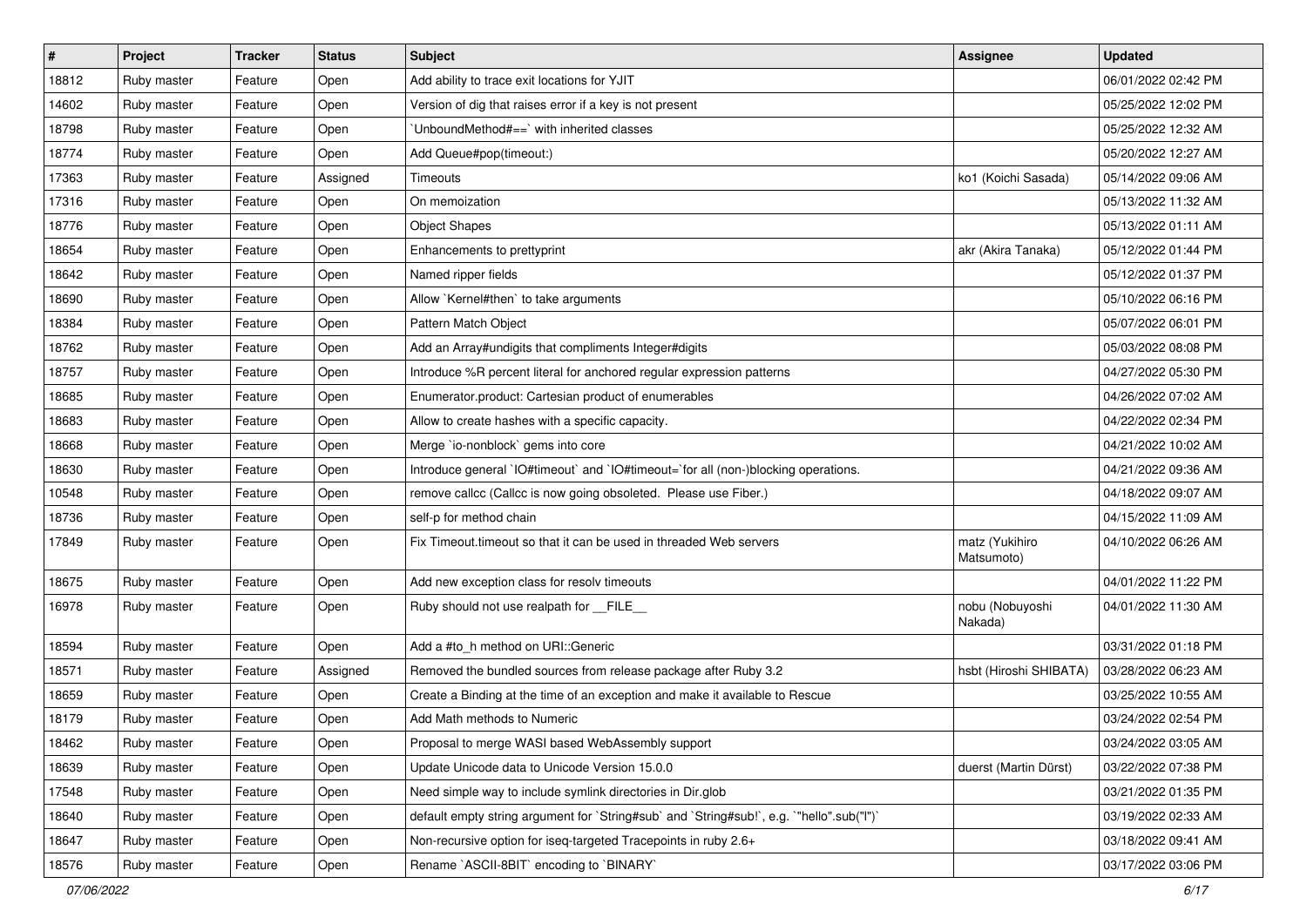| $\sharp$ | Project     | <b>Tracker</b> | <b>Status</b> | <b>Subject</b>                                                                       | Assignee                                | <b>Updated</b>      |
|----------|-------------|----------------|---------------|--------------------------------------------------------------------------------------|-----------------------------------------|---------------------|
| 18583    | Ruby master | Feature        | Open          | Pattern-matching: API for custom unpacking strategies?                               |                                         | 03/17/2022 01:10 PM |
| 15592    | Ruby master | Feature        | Open          | mode where "autoload" behaves like an immediate "require"                            |                                         | 03/16/2022 09:58 AM |
| 18617    | Ruby master | Feature        | Open          | Allow multiples keys in Hash#[] acting like Hash#dig                                 |                                         | 03/10/2022 01:36 PM |
| 18603    | Ruby master | Feature        | Open          | Allow syntax like obj.method(arg)=value                                              |                                         | 02/27/2022 05:04 PM |
| 18597    | Ruby master | Feature        | Open          | Strings need a named method like 'dup' that doesn't duplicate if receiver is mutable |                                         | 02/26/2022 11:56 PM |
| 18498    | Ruby master | Feature        | Open          | Introduce a public WeakKeysMap that compares by equality                             |                                         | 02/20/2022 04:06 PM |
| 18593    | Ruby master | Feature        | Open          | Add back URI.escape                                                                  |                                         | 02/18/2022 07:45 PM |
| 16989    | Ruby master | Feature        | Open          | Sets: need $\Psi$ <sup>[]</sup>                                                      | knu (Akinori MUSHA)                     | 02/18/2022 02:57 AM |
| 18568    | Ruby master | Feature        | Open          | Explore lazy RubyGems boot to reduce need for --disable-gems                         |                                         | 02/17/2022 07:15 AM |
| 18463    | Ruby master | Feature        | Open          | Random number generation with xoshiro                                                |                                         | 02/13/2022 09:12 AM |
| 18573    | Ruby master | Feature        | Open          | Object#pack1                                                                         |                                         | 02/08/2022 08:51 AM |
| 18438    | Ruby master | Feature        | Open          | Add `Exception#additional_message` to show additional error information              |                                         | 02/07/2022 02:55 AM |
| 18368    | Ruby master | Feature        | Open          | Range#step semantics for non-Numeric ranges                                          |                                         | 02/02/2022 03:42 PM |
| 18564    | Ruby master | Feature        | Open          | Add Exception#detailed_message                                                       | mame (Yusuke Endoh)                     | 02/01/2022 08:06 PM |
| 18402    | Ruby master | Feature        | Open          | <b>Argument Labels</b>                                                               |                                         | 01/31/2022 06:14 PM |
| 18554    | Ruby master | Feature        | Open          | Move unicode_normalize to a default gem                                              |                                         | 01/31/2022 05:51 PM |
| 18515    | Ruby master | Feature        | Open          | Add Range#reverse_each implementation for performance                                |                                         | 01/31/2022 02:23 AM |
| 18285    | Ruby master | Feature        | Open          | NoMethodError#message uses a lot of CPU/is really expensive to call                  |                                         | 01/30/2022 12:45 PM |
| 18551    | Ruby master | Feature        | Open          | Make Range#reverse_each to raise an exception if endless                             |                                         | 01/28/2022 11:13 PM |
| 18136    | Ruby master | Feature        | Open          | take_while_after                                                                     |                                         | 01/28/2022 06:23 AM |
| 18408    | Ruby master | Feature        | Assigned      | Allow pattern match to set instance variables                                        | ktsj (Kazuki Tsujimoto)                 | 01/26/2022 07:07 PM |
| 18181    | Ruby master | Feature        | Open          | Introduce Enumerable#min_with_value, max_with_value, and minmax_with_value           |                                         | 01/25/2022 07:33 AM |
| 16757    | Ruby master | Feature        | Open          | Add intersection to Range                                                            |                                         | 01/22/2022 07:26 AM |
| 14394    | Ruby master | Feature        | Open          | Class.descendants                                                                    | ko1 (Koichi Sasada)                     | 01/20/2022 10:46 PM |
| 18494    | Ruby master | Feature        | Open          | [RFC] ENV["RUBY_GC_"]= changes GC parameters dynamically                             |                                         | 01/17/2022 11:15 PM |
| 15559    | Ruby master | Feature        | Open          | Logical XOR (^^) operator                                                            |                                         | 01/16/2022 03:20 AM |
| 16986    | Ruby master | Feature        | Open          | Anonymous Struct literal                                                             | matz (Yukihiro<br>Matsumoto)            | 01/15/2022 04:57 PM |
| 18478    | Ruby master | Feature        | Open          | Module#constant pairs                                                                |                                         | 01/11/2022 07:55 PM |
| 18477    | Ruby master | Feature        | Open          | Float#sqrt and Integer#sqrt                                                          |                                         | 01/11/2022 07:34 PM |
| 18439    | Ruby master | Feature        | Open          | Support YJIT for VC++                                                                | maximecb (Maxime<br>Chevalier-Boisvert) | 01/10/2022 11:29 PM |
| 12125    | Ruby master | Feature        | Open          | Proposal: Shorthand operator for Object#method                                       |                                         | 01/07/2022 06:23 PM |
| 17473    | Ruby master | Feature        | Open          | Make Pathname to embedded class of Ruby                                              | akr (Akira Tanaka)                      | 01/07/2022 09:25 AM |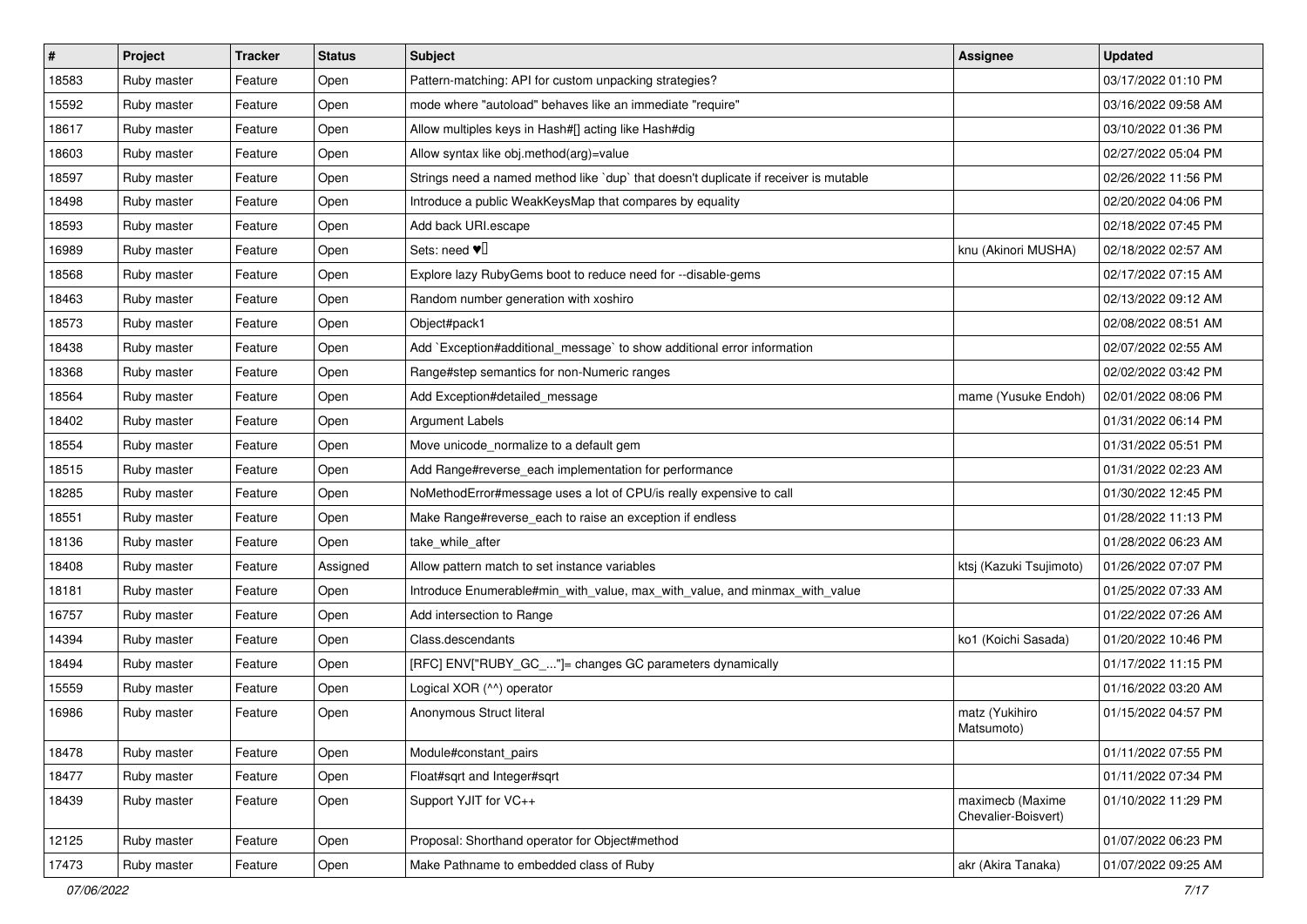| $\sharp$ | Project     | <b>Tracker</b> | <b>Status</b> | Subject                                                                         | Assignee                     | <b>Updated</b>      |
|----------|-------------|----------------|---------------|---------------------------------------------------------------------------------|------------------------------|---------------------|
| 18459    | Ruby master | Feature        | Assigned      | IRB autocomplete dropdown colour options                                        | aycabta (aycabta.)           | 01/05/2022 02:15 AM |
| 12901    | Ruby master | Feature        | Open          | Anonymous functions without scope lookup overhead                               |                              | 01/01/2022 12:30 PM |
| 14982    | Ruby master | Feature        | Open          | Improve namespace system in ruby to avoiding top-level names chaos              | matz (Yukihiro<br>Matsumoto) | 12/31/2021 05:39 PM |
| 18440    | Ruby master | Feature        | Open          | YJIT is enabled if any YJIT tuning options are set                              |                              | 12/30/2021 08:17 PM |
| 18376    | Ruby master | Feature        | Open          | Version comparison API                                                          |                              | 12/30/2021 10:33 AM |
| 18450    | Ruby master | Feature        | Assigned      | Force break in prettyprint                                                      | akr (Akira Tanaka)           | 12/29/2021 02:02 PM |
| 18332    | Ruby master | Feature        | Open          | a ? b                                                                           |                              | 12/29/2021 04:38 AM |
| 18423    | Ruby master | Feature        | Open          | Installing stable versions like 3.0.3 from source generates fatal error by make |                              | 12/23/2021 11:44 PM |
| 16817    | Ruby master | Feature        | Open          | attr_predicate or attr_query or attr_something for ? methods                    |                              | 12/23/2021 11:44 PM |
| 16347    | Ruby master | Feature        | Open          | InmutableObject                                                                 |                              | 12/23/2021 11:44 PM |
| 16118    | Ruby master | Feature        | Open          | Array .difference allow custom comparison                                       |                              | 12/23/2021 11:44 PM |
| 15458    | Ruby master | Feature        | Open          | Automatic Exception#cause print in IRB                                          |                              | 12/23/2021 11:44 PM |
| 15419    | Ruby master | Feature        | Open          | Allow Kernel#tap to be invoked with arguments like Kernel#send                  |                              | 12/23/2021 11:43 PM |
| 15036    | Ruby master | Feature        | Open          | after upgrade when run apt upgrade metasploit                                   |                              | 12/23/2021 11:43 PM |
| 14465    | Ruby master | Feature        | Open          | rename/alias and then obsolete UDPSocket::send                                  |                              | 12/23/2021 11:43 PM |
| 14463    | Ruby master | Feature        | Open          | Allow comments to precede dots in member expressions                            |                              | 12/23/2021 11:43 PM |
| 14449    | Ruby master | Feature        | Open          | error when trying to run rails s                                                |                              | 12/23/2021 11:43 PM |
| 12867    | Ruby master | Feature        | Open          | Add ability to check validity of a URL                                          |                              | 12/23/2021 11:43 PM |
| 12057    | Ruby master | Feature        | Open          | Allow methods with `yield` to be called without a block                         |                              | 12/23/2021 11:43 PM |
| 12021    | Ruby master | Feature        | Open          | Final instance variables                                                        |                              | 12/23/2021 11:43 PM |
| 12019    | Ruby master | Feature        | Open          | Better low-level support for writing concurrent libraries                       | matz (Yukihiro<br>Matsumoto) | 12/23/2021 11:43 PM |
| 11627    | Ruby master | Feature        | Open          | make `nonzero` an alias of `nonzero?`                                           | matz (Yukihiro<br>Matsumoto) | 12/23/2021 11:43 PM |
| 11026    | Ruby master | Feature        | Open          | How atomic should dynamic regexp with "once" flag be?                           |                              | 12/23/2021 11:43 PM |
| 10829    | Ruby master | Feature        | Open          | Add to_proc method to the Array class                                           |                              | 12/23/2021 11:43 PM |
| 10634    | Ruby master | Feature        | Open          | Baselining with Benchmark                                                       |                              | 12/23/2021 11:43 PM |
| 10528    | Ruby master | Feature        | Open          | Allow line breaks instead of commas in arrays, hashes, argument lists, etc.     |                              | 12/23/2021 11:43 PM |
| 10477    | Ruby master | Feature        | Open          | Implicit interfaces                                                             |                              | 12/23/2021 11:43 PM |
| 10371    | Ruby master | Feature        | Open          | Use Thread#handle_interrupt in MonitorMixin                                     |                              | 12/23/2021 11:43 PM |
| 10273    | Ruby master | Feature        | Open          | Immutable Ruby                                                                  |                              | 12/23/2021 11:43 PM |
| 10217    | Ruby master | Feature        | Open          | Dir constructor similar to Pathname constructor                                 |                              | 12/23/2021 11:43 PM |
| 9947     | Ruby master | Feature        | Open          | Make `Object#send` and `Object#method` private                                  |                              | 12/23/2021 11:43 PM |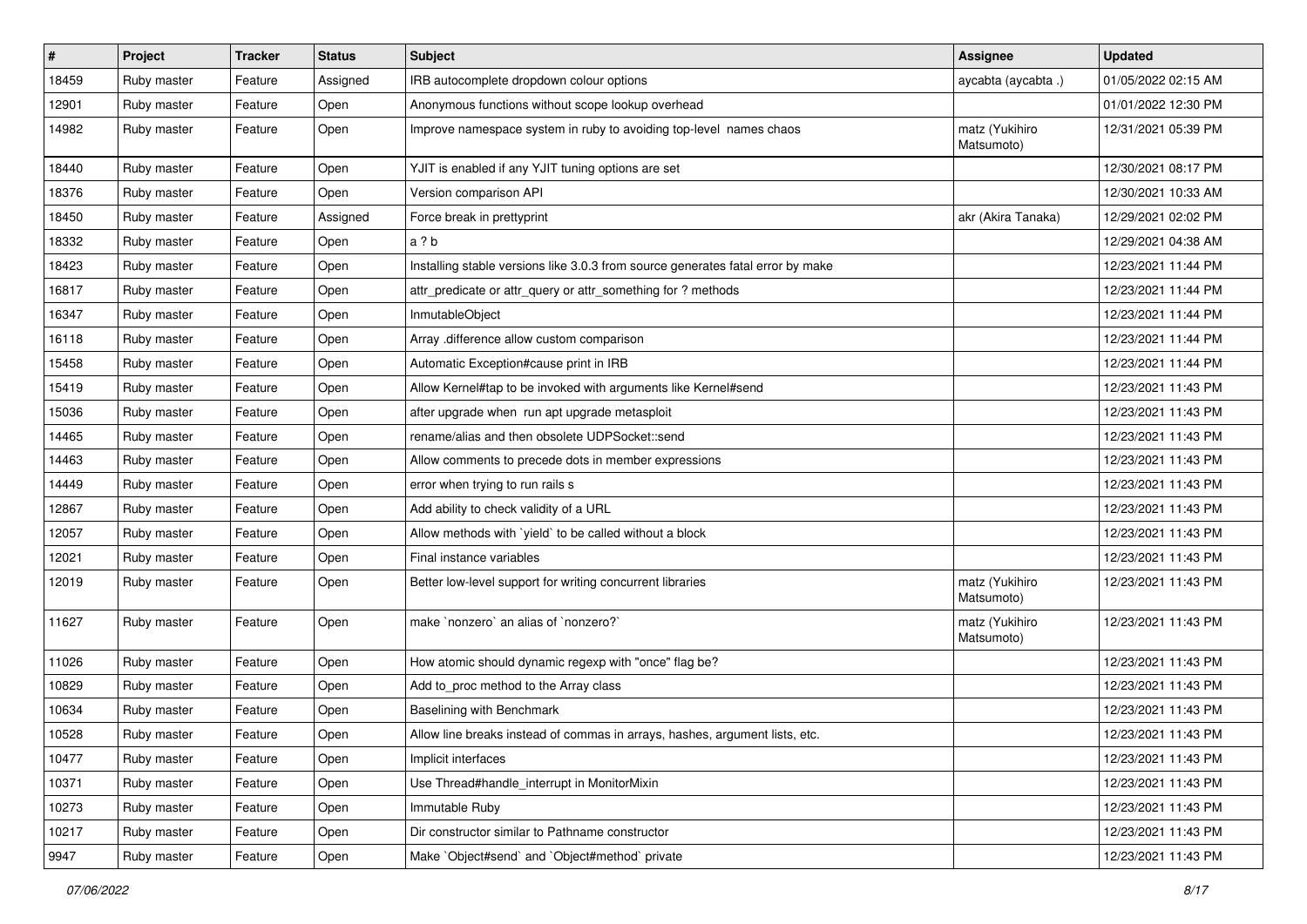| $\sharp$ | Project     | <b>Tracker</b> | <b>Status</b> | Subject                                                                                                                                                                           | Assignee                     | <b>Updated</b>      |
|----------|-------------|----------------|---------------|-----------------------------------------------------------------------------------------------------------------------------------------------------------------------------------|------------------------------|---------------------|
| 9941     | Ruby master | Feature        | Open          | Issue a warning when `module` or `class` keyword causes re-initialization of a constant that will<br>become the module/class name, instead of creating/reopening the module/class |                              | 12/23/2021 11:43 PM |
| 9804     | Ruby master | Feature        | Open          | File::CREATE as a synonym for File::CREAT                                                                                                                                         |                              | 12/23/2021 11:43 PM |
| 9686     | Ruby master | Feature        | Open          | Syntax for symbols used in hashes                                                                                                                                                 |                              | 12/23/2021 11:43 PM |
| 9402     | Ruby master | Feature        | Open          | A syntax to specify the default value of a hash                                                                                                                                   |                              | 12/23/2021 11:43 PM |
| 9401     | Ruby master | Feature        | Open          | Yet another syntax for literal anonymous functions (lambdas)                                                                                                                      |                              | 12/23/2021 11:43 PM |
| 8961     | Ruby master | Feature        | Open          | Synchronizable module to easily wrap methods in a mutex                                                                                                                           |                              | 12/23/2021 11:43 PM |
| 8947     | Ruby master | Feature        | Open          | make alias, alias_method, attr_* return name of the alias                                                                                                                         |                              | 12/23/2021 11:43 PM |
| 8896     | Ruby master | Feature        | Open          | #tap with missing block                                                                                                                                                           |                              | 12/23/2021 11:43 PM |
| 8848     | Ruby master | Feature        | Open          | Syntax for binary strings                                                                                                                                                         |                              | 12/23/2021 11:43 PM |
| 8751     | Ruby master | Feature        | Open          | Add offsets to method#source location                                                                                                                                             |                              | 12/23/2021 11:43 PM |
| 8681     | Ruby master | Feature        | Open          | Net::HTTP should set TCP_NODELAY for requests with body                                                                                                                           |                              | 12/23/2021 11:43 PM |
| 8640     | Ruby master | Feature        | Open          | Add Time#elapsed to return nanoseconds since creation                                                                                                                             |                              | 12/23/2021 11:43 PM |
| 8635     | Ruby master | Feature        | Open          | attr accessor with default block                                                                                                                                                  |                              | 12/23/2021 11:43 PM |
| 8626     | Ruby master | Feature        | Open          | Add a Set coercion method to the standard lib: Set(possible_set)                                                                                                                  |                              | 12/23/2021 11:43 PM |
| 8619     | Ruby master | Feature        | Open          | <b>Standard Profiling API</b>                                                                                                                                                     |                              | 12/23/2021 11:43 PM |
| 8570     | Ruby master | Feature        | Open          | Better mechanisms to safely load classes concurrently                                                                                                                             |                              | 12/23/2021 11:43 PM |
| 8291     | Ruby master | Feature        | Open          | Allow retrieving the root Fiber of a Thread                                                                                                                                       |                              | 12/23/2021 11:43 PM |
| 8275     | Ruby master | Feature        | Open          | Add Module#public_const_get                                                                                                                                                       |                              | 12/23/2021 11:43 PM |
| 8259     | Ruby master | Feature        | Open          | Atomic attributes accessors                                                                                                                                                       |                              | 12/23/2021 11:43 PM |
| 8088     | Ruby master | Feature        | Open          | Method#parameters (and friends) should provide useful information about core methods                                                                                              |                              | 12/23/2021 11:43 PM |
| 7895     | Ruby master | Feature        | Open          | Exception#backtrace_locations to go with Thread#backtrace_locations and<br>Kernel#caller_locations                                                                                |                              | 12/23/2021 11:43 PM |
| 7845     | Ruby master | Feature        | Open          | Strip doesn't handle unicode space characters in ruby 1.9.2 & 1.9.3 (does in 1.9.1)                                                                                               |                              | 12/23/2021 11:43 PM |
| 7747     | Ruby master | Feature        | Open          | Expanded API for Binding semantics                                                                                                                                                |                              | 12/23/2021 11:43 PM |
| 12020    | Ruby master | Feature        | Assigned      | Documenting Ruby memory model                                                                                                                                                     | ko1 (Koichi Sasada)          | 12/23/2021 11:40 PM |
| 9023     | Ruby master | Feature        | Assigned      | Array#tail                                                                                                                                                                        | matz (Yukihiro<br>Matsumoto) | 12/23/2021 11:40 PM |
| 8272     | Ruby master | Feature        | Open          | Transfer feature tracking to CommonRuby                                                                                                                                           |                              | 12/23/2021 11:40 PM |
| 8271     | Ruby master | Feature        | Assigned      | Proposal for moving to a more visible, formal process for feature requests                                                                                                        | matz (Yukihiro<br>Matsumoto) | 12/23/2021 11:40 PM |
| 8263     | Ruby master | Feature        | Assigned      | Support discovering yield state of individual Fibers                                                                                                                              | ko1 (Koichi Sasada)          | 12/23/2021 11:40 PM |
| 6308     | Ruby master | Feature        | Assigned      | Eliminate delegation from WeakRef                                                                                                                                                 | matz (Yukihiro<br>Matsumoto) | 12/23/2021 11:40 PM |
| 18411    | Ruby master | Feature        | Open          | Introduce `Fiber.blocking` for disabling scheduler.                                                                                                                               |                              | 12/23/2021 05:10 PM |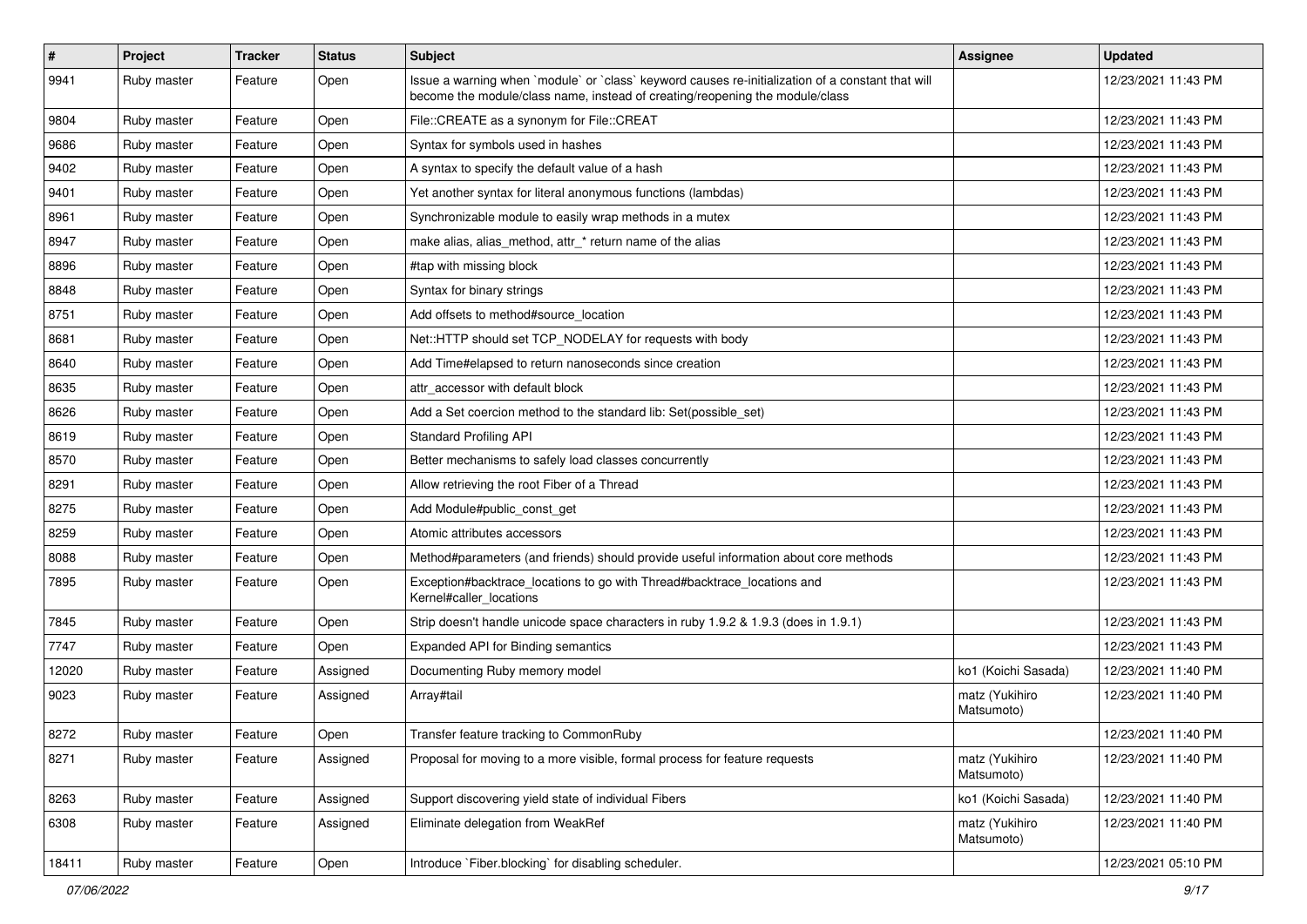| #     | Project     | <b>Tracker</b> | <b>Status</b> | <b>Subject</b>                                                                                                                                                        | Assignee                     | <b>Updated</b>      |
|-------|-------------|----------------|---------------|-----------------------------------------------------------------------------------------------------------------------------------------------------------------------|------------------------------|---------------------|
| 17339 | Ruby master | Feature        | Assigned      | Semantic grouping with BigDecimal#to_s                                                                                                                                | mrkn (Kenta Murata)          | 12/20/2021 12:39 PM |
| 18418 | Ruby master | Feature        | Open          | Add Net::HTTP#security_level=                                                                                                                                         |                              | 12/19/2021 11:58 AM |
| 17785 | Ruby master | Feature        | Open          | Allow named parameters to be keywords                                                                                                                                 | matz (Yukihiro<br>Matsumoto) | 12/17/2021 06:10 PM |
| 18410 | Ruby master | Feature        | Open          | Proposal to make inspect include underscores on numerics                                                                                                              |                              | 12/16/2021 09:07 AM |
| 18296 | Ruby master | Feature        | Open          | Custom exception formatting should override `Exception#full_message`.                                                                                                 |                              | 12/15/2021 08:49 PM |
| 12084 | Ruby master | Feature        | Open          | Class#instance`                                                                                                                                                       |                              | 12/14/2021 08:52 PM |
| 15192 | Ruby master | Feature        | Open          | Introduce a new "shortcut assigning" syntax to convenient setup instance variables                                                                                    | matz (Yukihiro<br>Matsumoto) | 12/14/2021 06:42 PM |
| 17942 | Ruby master | Feature        | Open          | Add a `initialize(public @a, private @b)` shortcut syntax for defining public/private accessors for<br>instance vars as part of constructor                           |                              | 12/13/2021 12:43 AM |
| 18401 | Ruby master | Feature        | Open          | Rework `require_relative` to add the "current path" on `\$LOAD_PATH`                                                                                                  |                              | 12/09/2021 05:41 PM |
| 18395 | Ruby master | Feature        | Open          | Introduce Array#subtract! for performance                                                                                                                             |                              | 12/08/2021 04:42 PM |
| 18033 | Ruby master | Feature        | Open          | Time.new to parse a string                                                                                                                                            |                              | 12/07/2021 02:15 PM |
| 17047 | Ruby master | Feature        | Open          | Support parameters for MAIL FROM and RCPT TO                                                                                                                          |                              | 12/06/2021 08:16 PM |
| 18275 | Ruby master | Feature        | Open          | Add an option to define method to not capture the surrounding environment                                                                                             | ko1 (Koichi Sasada)          | 12/03/2021 02:34 PM |
| 18369 | Ruby master | Feature        | Open          | users.detect(:name, "Dorian") as shorthand for users.detect { $ user $ user.name == "Dorian" }                                                                        |                              | 12/03/2021 02:23 PM |
| 6733  | Ruby master | Feature        | Open          | New inspect framework                                                                                                                                                 |                              | 11/24/2021 05:06 AM |
| 18360 | Ruby master | Feature        | Open          | <b>PrettyPrint enhancements</b>                                                                                                                                       |                              | 11/24/2021 12:15 AM |
| 18357 | Ruby master | Feature        | Open          | Proposal: stop raising when block passed to IO#each_* closes the IO                                                                                                   |                              | 11/22/2021 09:03 PM |
| 18262 | Ruby master | Feature        | Open          | Enumerator::Lazy#partition                                                                                                                                            |                              | 11/20/2021 10:17 AM |
| 16252 | Ruby master | Feature        | Open          | Hash#partition should return hashes                                                                                                                                   |                              | 11/18/2021 03:54 PM |
| 18334 | Ruby master | Feature        | Open          | ENV#to_h returns a new Hash object but Hash#to_h does not, which can cause inconsistencies                                                                            |                              | 11/17/2021 05:46 PM |
| 18331 | Ruby master | Feature        | Open          | Kernel.#Time                                                                                                                                                          |                              | 11/13/2021 12:41 PM |
| 18035 | Ruby master | Feature        | Open          | Introduce general model/semantic for immutable by default.                                                                                                            |                              | 11/09/2021 04:47 PM |
| 18127 | Ruby master | Feature        | Open          | Ractor-local version of Singleton                                                                                                                                     |                              | 11/09/2021 02:45 PM |
| 18291 | Ruby master | Feature        | Open          | When use $=\sim$ with named group, if regex is on the right side, variable not defined.                                                                               |                              | 11/06/2021 12:36 PM |
| 15667 | Ruby master | Feature        | Open          | Introduce malloc_trim(0) in full gc cycles                                                                                                                            |                              | 11/01/2021 07:32 AM |
| 18137 | Ruby master | Feature        | Open          | A new method to check Proc is isolated or not                                                                                                                         |                              | 10/27/2021 07:30 AM |
| 18265 | Ruby master | Feature        | Open          | Self-contained one-binary feature which discuss on ruby kaigi 2021 day 2, <sup>[]</sup> Ruby Committers vs<br>the World / CRuby Committers                            |                              | 10/24/2021 04:11 PM |
| 18083 | Ruby master | Feature        | Open          | Capture error in ensure block.                                                                                                                                        |                              | 10/21/2021 01:00 PM |
| 18259 | Ruby master | Feature        | Open          | Support quarter spec %q in Time#strftime                                                                                                                              |                              | 10/21/2021 12:15 PM |
| 18256 | Ruby master | Feature        | Open          | Change the canonical name of Thread::Mutex, Thread::Queue, Thread::SizedQueue and<br>Thread::ConditionVariable to just Mutex, Queue, SizedQueue and ConditionVariable |                              | 10/20/2021 10:59 PM |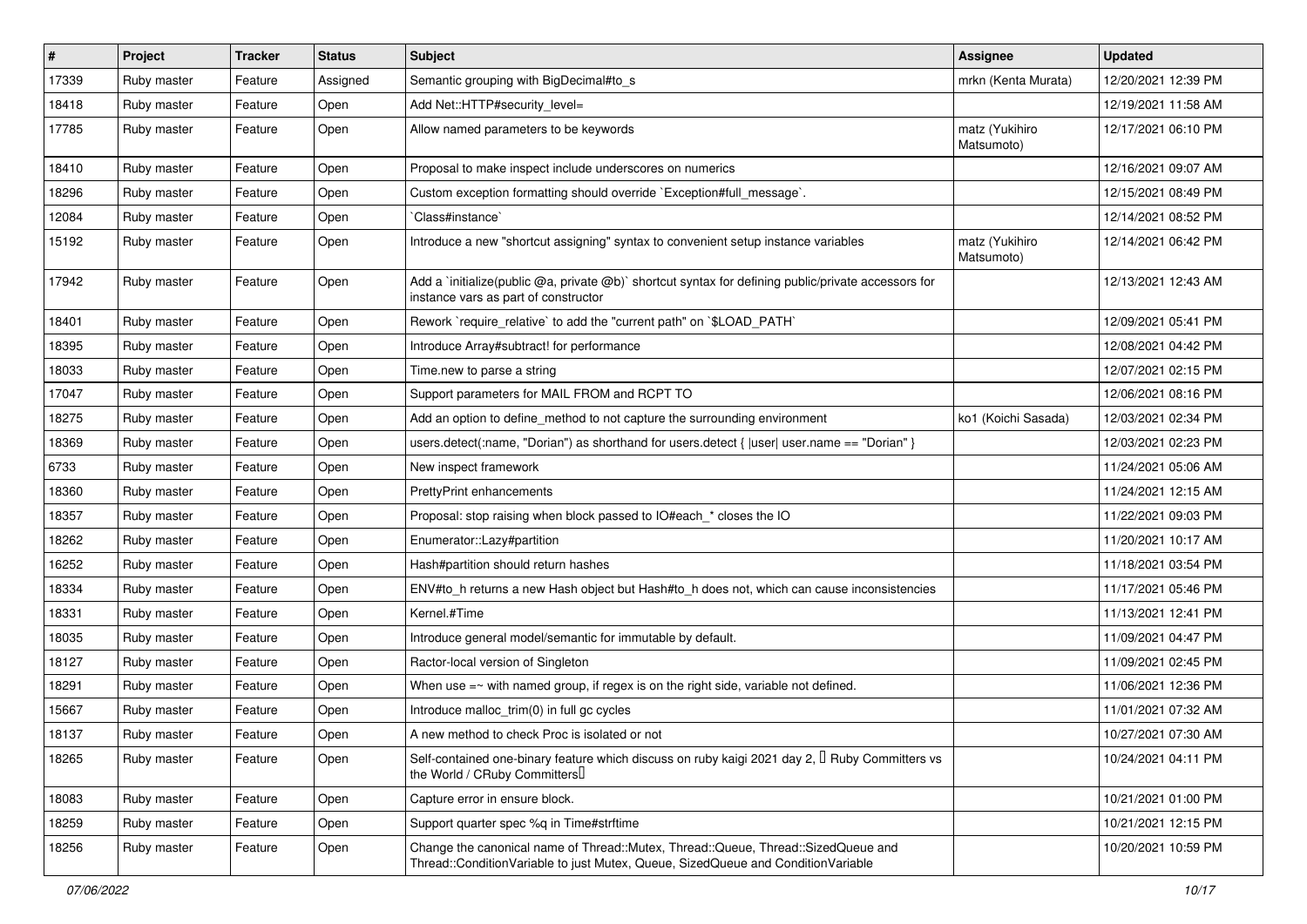| #     | Project     | <b>Tracker</b> | <b>Status</b> | <b>Subject</b>                                                                        | Assignee                      | <b>Updated</b>      |
|-------|-------------|----------------|---------------|---------------------------------------------------------------------------------------|-------------------------------|---------------------|
| 18242 | Ruby master | Feature        | Open          | Parser makes multiple assignment sad in confusing way                                 |                               | 10/09/2021 07:58 AM |
| 18228 | Ruby master | Feature        | Open          | Add a 'timeout' option to 'IO.copy_stream'                                            |                               | 10/01/2021 05:10 AM |
| 18227 | Ruby master | Feature        | Open          | Static class initialization.                                                          | ioquatix (Samuel<br>Williams) | 09/29/2021 09:21 PM |
| 18194 | Ruby master | Feature        | Open          | No easy way to format exception messages per thread/fiber scheduler context.          | mame (Yusuke Endoh)           | 09/29/2021 10:10 AM |
| 17295 | Ruby master | Feature        | Assigned      | Feature: Create a directory and file with Pathname#touch                              | akr (Akira Tanaka)            | 09/28/2021 01:20 AM |
| 18151 | Ruby master | Feature        | Open          | Incorrect Resolv result when DNS server is unreachable                                |                               | 09/18/2021 12:22 AM |
| 18168 | Ruby master | Feature        | Open          | Add ActiveSupport deep_transform_values to Ruby                                       |                               | 09/15/2021 05:29 AM |
| 17355 | Ruby master | Feature        | Assigned      | Using same set of names in or-patterns (pattern matching with $Foo(x)   Bar(x)$ )     | ktsj (Kazuki Tsujimoto)       | 09/13/2021 09:11 AM |
| 18162 | Ruby master | Feature        | Open          | Shorthand method Proc#isolate to create isolated proc objects                         |                               | 09/13/2021 02:33 AM |
| 18146 | Ruby master | Feature        | Open          | Add `delete_prefix` and `delete_suffix` to `Pathname`                                 |                               | 09/03/2021 04:59 AM |
| 18135 | Ruby master | Feature        | Open          | Introduce Enumerable#detect_only                                                      |                               | 09/02/2021 05:44 PM |
| 17294 | Ruby master | Feature        | Assigned      | Feature: Allow method chaining with Pathname#mkpath Pathname#rmtree                   | akr (Akira Tanaka)            | 08/30/2021 06:52 AM |
| 17296 | Ruby master | Feature        | Assigned      | Feature: Pathname#chmod use FileUtils.chmod instead of File                           | akr (Akira Tanaka)            | 08/30/2021 06:51 AM |
| 17297 | Ruby master | Feature        | Assigned      | Feature: Introduce Pathname.mktmpdir                                                  | akr (Akira Tanaka)            | 08/30/2021 06:51 AM |
| 18069 | Ruby master | Feature        | Open          | instance exec is just ignored when the block is originally a method                   |                               | 08/10/2021 05:33 AM |
| 18070 | Ruby master | Feature        | Open          | `attr` should be removed                                                              |                               | 08/09/2021 05:51 PM |
| 18063 | Ruby master | Feature        | Open          | io uring implementation                                                               |                               | 08/05/2021 10:02 AM |
| 18057 | Ruby master | Feature        | Open          | Introduce Array#mean                                                                  |                               | 08/02/2021 02:16 PM |
| 18055 | Ruby master | Feature        | Open          | Introduce                                                                             |                               | 07/30/2021 09:30 AM |
| 13514 | Ruby master | Feature        | Open          | [PATCH] thread_pthread.c (native_sleep): preserve old unblock function                |                               | 07/27/2021 11:41 AM |
| 13502 | Ruby master | Feature        | Open          | remove unused Array#to_s implementation                                               |                               | 07/27/2021 11:41 AM |
| 12992 | Ruby master | Feature        | Open          | ArgumentError if hostname is missing                                                  |                               | 07/27/2021 11:40 AM |
| 15305 | Ruby master | Feature        | Open          | [PATCH] include/ruby/ruby.h (RB_ALLOCV*): remove GC guard                             | nobu (Nobuyoshi<br>Nakada)    | 07/27/2021 11:39 AM |
| 11373 | Ruby master | Feature        | Open          | Add command line option to query valid values for --dump                              |                               | 07/27/2021 11:09 AM |
| 10755 | Ruby master | Feature        | Open          | Use rb_define_alias instead of rb_define_method for rb_cHash                          |                               | 07/27/2021 11:09 AM |
| 10549 | Ruby master | Feature        | Open          | Deprecate each_with_index and each_with_object in favor of with_index and with_object | matz (Yukihiro<br>Matsumoto)  | 07/27/2021 11:09 AM |
| 10287 | Ruby master | Feature        | Open          | rename COLON3 to COLON2 HEAD.                                                         | matz (Yukihiro<br>Matsumoto)  | 07/27/2021 09:34 AM |
| 11431 | Ruby master | Feature        | Open          | [PATCH] rb_parser_compile_*: remove volatile arg                                      |                               | 07/27/2021 07:27 AM |
| 10473 | Ruby master | Feature        | Open          | Change Date#to datetime to use local time                                             |                               | 07/23/2021 07:08 PM |
| 14274 | Ruby master | Feature        | Open          | Merge Std-Lib Time Class into Core                                                    |                               | 07/19/2021 07:54 AM |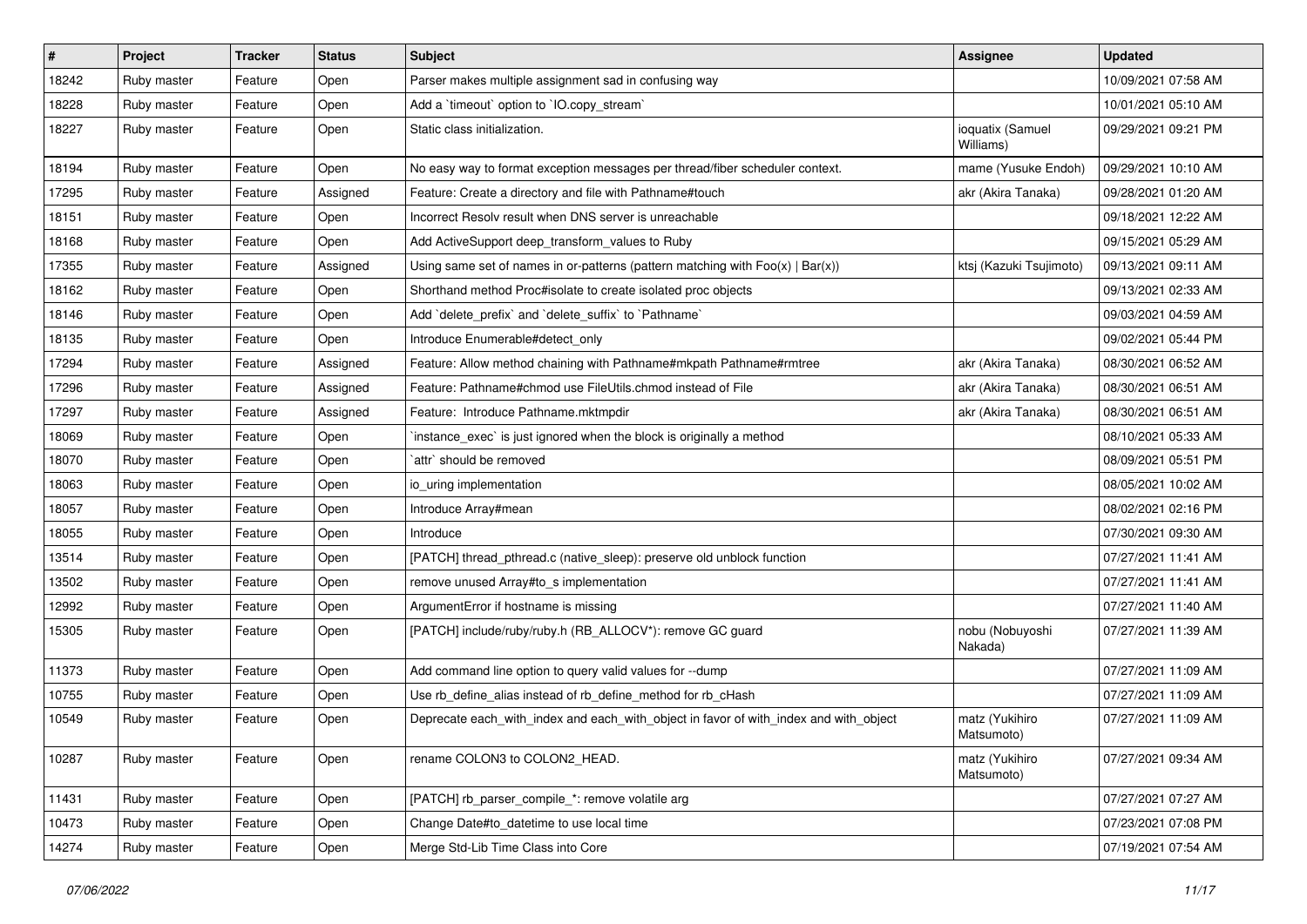| $\sharp$ | Project     | <b>Tracker</b> | <b>Status</b> | <b>Subject</b>                                                                          | <b>Assignee</b>              | <b>Updated</b>      |
|----------|-------------|----------------|---------------|-----------------------------------------------------------------------------------------|------------------------------|---------------------|
| 11500    | Ruby master | Feature        | Open          | [RFC] rename Queue to UnboundedQueue                                                    |                              | 07/19/2021 07:48 AM |
| 14851    | Ruby master | Feature        | Open          | [PATCH] thread_pthread.c: remove non-sleepy timer thread implementation                 |                              | 07/19/2021 05:23 AM |
| 14901    | Ruby master | Feature        | Assigned      | [PATCH] do not block SIGCHLD in normal Ruby Threads                                     | normalperson (Eric<br>Wong)  | 07/19/2021 05:23 AM |
| 17994    | Ruby master | Feature        | Open          | Clarify `IO.read` behavior and add `File.read` method                                   |                              | 07/16/2021 03:04 AM |
| 17938    | Ruby master | Feature        | Open          | Keyword alternative for boolean positional arguments                                    |                              | 07/15/2021 06:46 AM |
| 17924    | Ruby master | Feature        | Open          | Range#infinite?                                                                         |                              | 07/08/2021 11:58 PM |
| 13129    | Ruby master | Feature        | Assigned      | Refinements cannot refine method_missing and respond_to_missing?                        | matz (Yukihiro<br>Matsumoto) | 07/03/2021 10:45 PM |
| 17833    | Ruby master | Feature        | Open          | add IO.readinto(b) where b is a bytes like object that is you can get a memoryview from |                              | 06/30/2021 02:36 PM |
| 18005    | Ruby master | Feature        | Open          | Enable non-blocking 'binding.irb'.                                                      |                              | 06/24/2021 07:20 PM |
| 14378    | Ruby master | Feature        | Open          | Increase Fixnum range on Windows from 31 bits to 63 bits                                |                              | 06/18/2021 07:31 PM |
| 14275    | Ruby master | Feature        | Open          | GC not aggressive enough                                                                |                              | 06/17/2021 06:54 PM |
| 14570    | Ruby master | Feature        | Open          | Make File.expand_path/real_path casing consistent on Windows                            |                              | 06/17/2021 04:22 PM |
| 17950    | Ruby master | Feature        | Open          | Unable to pattern-match against a String key                                            |                              | 06/15/2021 11:42 AM |
| 17944    | Ruby master | Feature        | Open          | Remove Socket.gethostbyaddr and Socket.gethostbyname                                    |                              | 06/10/2021 08:26 AM |
| 10320    | Ruby master | Feature        | Open          | require into module                                                                     |                              | 06/10/2021 08:15 AM |
| 8460     | Ruby master | Feature        | Assigned      | PATCH: optparse: add keep_unknown option                                                | nobu (Nobuyoshi<br>Nakada)   | 05/27/2021 10:07 PM |
| 17884    | Ruby master | Feature        | Open          | locindex for profiling tools                                                            | ko1 (Koichi Sasada)          | 05/24/2021 04:17 PM |
| 17210    | Ruby master | Feature        | Open          | More readable and useful `Set#inspect`                                                  | knu (Akinori MUSHA)          | 05/19/2021 10:12 PM |
| 17859    | Ruby master | Feature        | Open          | Start IRB when running just `ruby`                                                      |                              | 05/14/2021 07:54 AM |
| 17856    | Ruby master | Feature        | Open          | ary.member? is slower than ary.include?                                                 |                              | 05/11/2021 10:12 AM |
| 17844    | Ruby master | Feature        | Open          | Support list of methods to test with respond_to?                                        |                              | 05/06/2021 07:00 PM |
| 17834    | Ruby master | Feature        | Open          | Add a Bytes and BytesArray class that implement memoryview                              |                              | 05/06/2021 02:22 PM |
| 17851    | Ruby master | Feature        | Open          | ruby extension for memoryview                                                           |                              | 05/05/2021 03:15 PM |
| 17825    | Ruby master | Feature        | Open          | Uniformize Float::INFINITY and Date::infinity.new                                       |                              | 05/04/2021 01:43 AM |
| 17647    | Ruby master | Feature        | Open          | Print register `r11` on 32-bit ARM Linux                                                |                              | 04/30/2021 11:22 AM |
| 17830    | Ruby master | Feature        | Open          | Add Integer#previous and Integer#prev                                                   | matz (Yukihiro<br>Matsumoto) | 04/27/2021 11:35 PM |
| 17016    | Ruby master | Feature        | Open          | Enumerable#accumulate                                                                   |                              | 04/27/2021 03:14 PM |
| 17790    | Ruby master | Feature        | Open          | Have a way to clear a String without resetting its capacity                             |                              | 04/21/2021 11:27 PM |
| 12543    | Ruby master | Feature        | Assigned      | explicit tail call syntax: foo() then return                                            | matz (Yukihiro<br>Matsumoto) | 04/18/2021 03:02 PM |
| 17808    | Ruby master | Feature        | Open          | Feature Request: JS like splat of Object properties as named method parameters          |                              | 04/17/2021 11:43 PM |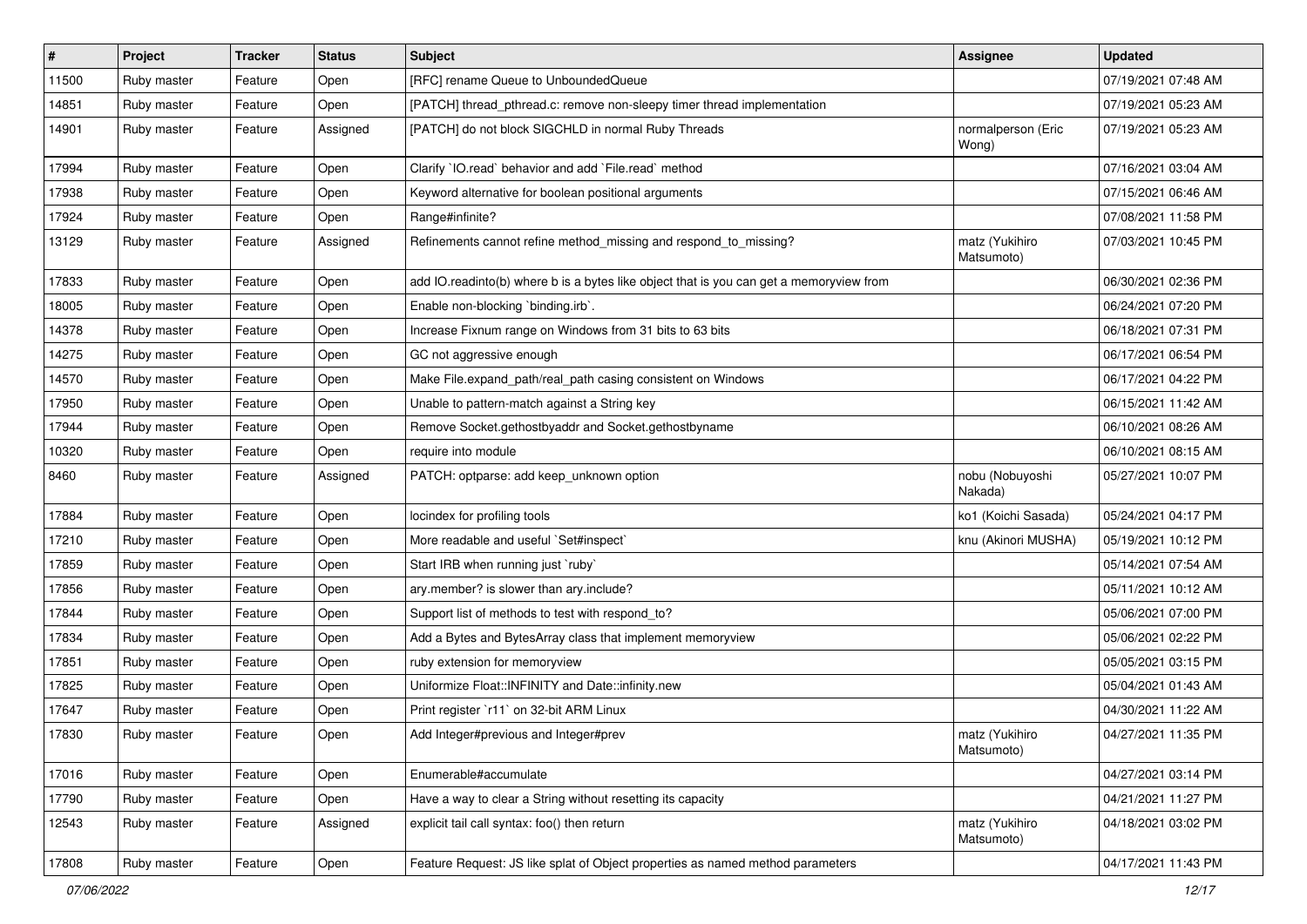| $\vert$ # | Project     | <b>Tracker</b> | <b>Status</b> | <b>Subject</b>                                                                                                                                            | <b>Assignee</b>              | <b>Updated</b>      |
|-----------|-------------|----------------|---------------|-----------------------------------------------------------------------------------------------------------------------------------------------------------|------------------------------|---------------------|
| 17749     | Ruby master | Feature        | Open          | Const source location without name                                                                                                                        |                              | 04/17/2021 07:38 AM |
| 17797     | Ruby master | Feature        | Open          | MIPS support for addr2line.c                                                                                                                              |                              | 04/13/2021 03:49 AM |
| 17786     | Ruby master | Feature        | Open          | Proposal: new "ends" keyword                                                                                                                              |                              | 04/11/2021 01:40 AM |
| 16816     | Ruby master | Feature        | Open          | Prematurely terminated Enumerator should stay terminated                                                                                                  |                              | 04/09/2021 09:24 PM |
| 17773     | Ruby master | Feature        | Open          | Alias `Numeric#zero?` and `Float#zero?` as `Numeric#empty?` and `Float#empty?`                                                                            |                              | 04/02/2021 03:39 PM |
| 17771     | Ruby master | Feature        | Open          | String#start_with? should not construct MatchData or set \$~                                                                                              |                              | 04/02/2021 02:49 PM |
| 17758     | Ruby master | Feature        | Open          | Provide Hash#count for performance improvement                                                                                                            |                              | 03/28/2021 06:39 PM |
| 17743     | Ruby master | Feature        | Open          | Show argument types in backtrace                                                                                                                          |                              | 03/25/2021 06:39 PM |
| 17682     | Ruby master | Feature        | Open          | String#casecmp performance improvement                                                                                                                    |                              | 03/24/2021 02:29 PM |
| 17718     | Ruby master | Feature        | Open          | a method paramaters object that can be pattern matched against                                                                                            |                              | 03/24/2021 01:29 PM |
| 17741     | Ruby master | Feature        | Open          | Ruby links to `objc` for convenience - this should be moved into a native ext                                                                             |                              | 03/23/2021 01:24 AM |
| 13820     | Ruby master | Feature        | Open          | Add a nil coalescing operator                                                                                                                             |                              | 03/16/2021 03:34 PM |
| 17638     | Ruby master | Feature        | Assigned      | Support backtracing with the libbacktrace library                                                                                                         | naruse (Yui NARUSE)          | 03/05/2021 03:40 PM |
| 17663     | Ruby master | Feature        | Open          | Enumerator#with, an alternative to Enumerator#with_object                                                                                                 |                              | 03/02/2021 05:48 PM |
| 17660     | Ruby master | Feature        | Open          | Expose information about which basic methods have been redefined                                                                                          |                              | 03/02/2021 03:31 PM |
| 16113     | Ruby master | Feature        | Open          | Partial application                                                                                                                                       |                              | 03/02/2021 02:00 PM |
| 17184     | Ruby master | Feature        | Open          | No stdlib function to perform simple string replacement                                                                                                   | matz (Yukihiro<br>Matsumoto) | 02/23/2021 09:27 PM |
| 16990     | Ruby master | Feature        | Open          | Sets: operators compatibility with Array                                                                                                                  |                              | 02/22/2021 11:37 PM |
| 17627     | Ruby master | Feature        | Open          | Suggestion: Implement `freeze_values` instance method on collection-like classes.                                                                         |                              | 02/16/2021 07:58 PM |
| 17593     | Ruby master | Feature        | Assigned      | load_iseq_eval should override the ISeq path                                                                                                              | ko1 (Koichi Sasada)          | 02/16/2021 08:27 AM |
| 7394      | Ruby master | Feature        | Assigned      | Enumerable#find ifnone parameter could be non-callable                                                                                                    | nobu (Nobuyoshi<br>Nakada)   | 02/10/2021 09:32 AM |
| 17140     | Ruby master | Feature        | Open          | Merge Enumerable#grep(_v) with Enumerable#select/reject                                                                                                   |                              | 02/10/2021 07:56 AM |
| 17616     | Ruby master | Feature        | Open          | Support backtracing on Linux with non-GNU-libc + libunwind                                                                                                |                              | 02/09/2021 01:12 PM |
| 17611     | Ruby master | Feature        | Open          | Expose `rb_execarg` interfaces and `rb_grantpt`                                                                                                           |                              | 02/07/2021 01:52 AM |
| 17566     | Ruby master | Feature        | Open          | Tune thread QoS / efficiency on macOS                                                                                                                     |                              | 01/29/2021 09:16 AM |
| 11539     | Ruby master | Feature        | Open          | Support explicit declaration of volatile instance variables                                                                                               |                              | 01/26/2021 03:30 PM |
| 17579     | Ruby master | Feature        | Open          | [Proposal] A suggestion for newline-separated shorthand notation, for the creation of Arrays<br>containing strings that may contain '' (space) characters |                              | 01/25/2021 04:33 PM |
| 17330     | Ruby master | Feature        | Open          | Object#non                                                                                                                                                |                              | 01/25/2021 03:54 PM |
| 17576     | Ruby master | Feature        | Open          | Partial Functions (procs, lambdas)                                                                                                                        |                              | 01/24/2021 07:58 PM |
| 13750     | Ruby master | Feature        | Open          | Improve String#casecmp? and Symbol#casecmp? performance with ASCII string                                                                                 |                              | 01/24/2021 07:12 AM |
| 17562     | Ruby master | Feature        | Open          | Update - E option in --help                                                                                                                               |                              | 01/19/2021 05:38 PM |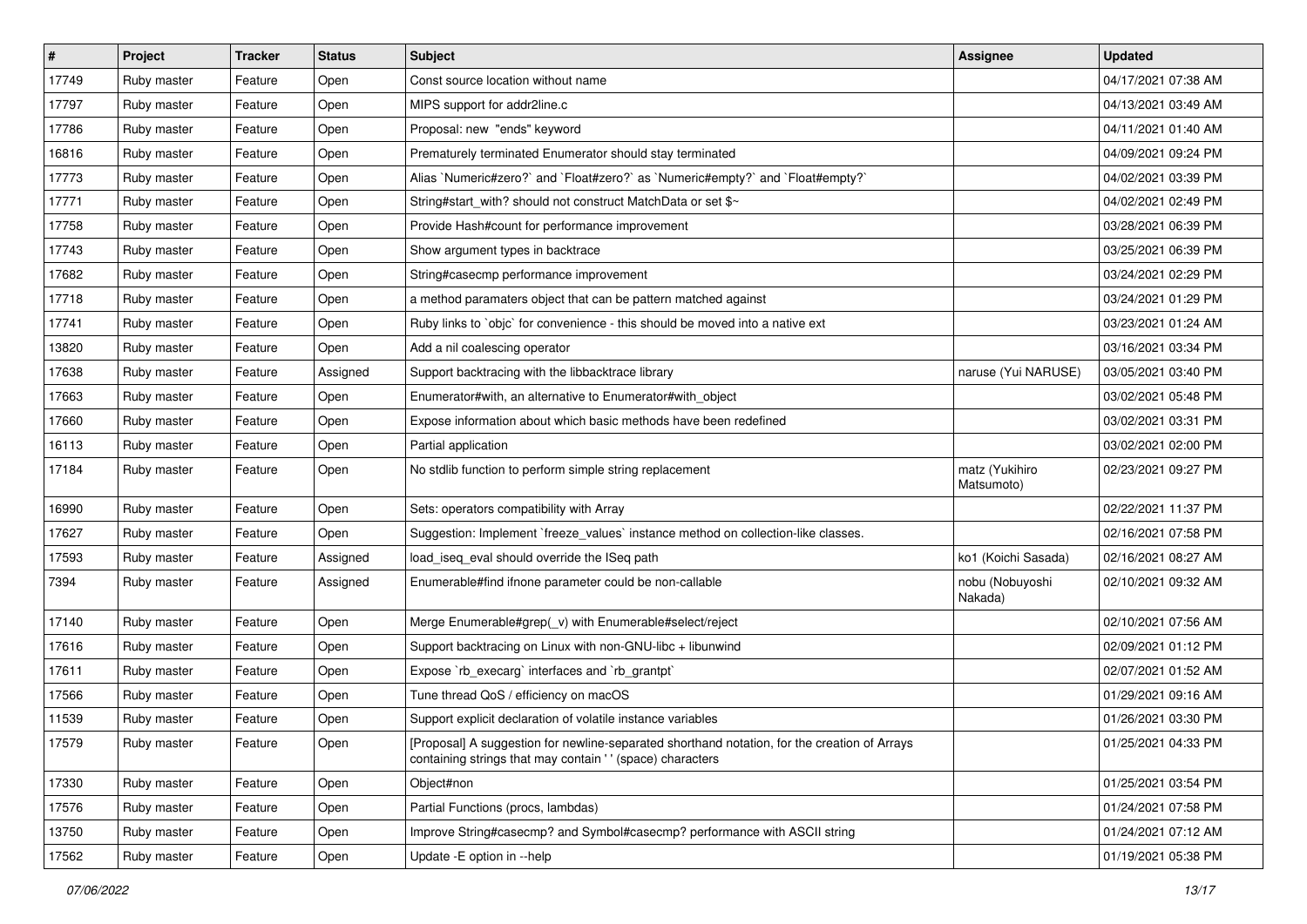| $\vert$ # | Project     | <b>Tracker</b> | <b>Status</b> | Subject                                                                                                                                | Assignee                     | <b>Updated</b>      |
|-----------|-------------|----------------|---------------|----------------------------------------------------------------------------------------------------------------------------------------|------------------------------|---------------------|
| 14430     | Ruby master | Feature        | Open          | net/http: use Socket.tcp with connect_timeout, instead of TCPSocket.open wrapped in<br>Timeout.timeout                                 |                              | 01/19/2021 10:01 AM |
| 17550     | Ruby master | Feature        | Open          | Why no function to get all subdirectories of a directory?                                                                              |                              | 01/18/2021 08:57 AM |
| 11882     | Ruby master | Feature        | Open          | Map or NamedMap                                                                                                                        | matz (Yukihiro<br>Matsumoto) | 01/17/2021 01:31 PM |
| 17528     | Ruby master | Feature        | Open          | Make Addrinfo.getaddrinfo fall back to Timeout.timeout for :resolv timeout                                                             |                              | 01/13/2021 08:50 PM |
| 17496     | Ruby master | Feature        | Open          | Add constant Math::TAU                                                                                                                 |                              | 01/13/2021 05:47 AM |
| 17097     | Ruby master | Feature        | Open          | 'map min', 'map max'                                                                                                                   |                              | 01/13/2021 01:24 AM |
| 17357     | Ruby master | Feature        | Open          | Queue#pop`should have a block form for closed queues                                                                                   |                              | 01/12/2021 07:32 AM |
| 17291     | Ruby master | Feature        | Assigned      | Optimize __send__ call                                                                                                                 | matz (Yukihiro<br>Matsumoto) | 01/12/2021 05:47 AM |
| 17474     | Ruby master | Feature        | Open          | Interpreting constants at compile time                                                                                                 |                              | 01/07/2021 04:40 PM |
| 15225     | Ruby master | Feature        | Open          | OpenStruct: Recursively converting child Hash objects to OpenStruct objects.                                                           |                              | 01/03/2021 02:30 AM |
| 17471     | Ruby master | Feature        | Open          | send_if method for improved conditional chaining                                                                                       |                              | 12/29/2020 03:23 PM |
| 16291     | Ruby master | Feature        | Open          | Introduce support for resize in rb_ary_freeze and prefer internal use of rb_ary_freeze and<br>rb_str_freeze for String and Array types | nobu (Nobuyoshi<br>Nakada)   | 12/25/2020 02:43 AM |
| 17393     | Ruby master | Feature        | Open          | `Ractor::Moved#inspect`                                                                                                                | ko1 (Koichi Sasada)          | 12/21/2020 05:47 PM |
| 17414     | Ruby master | Feature        | Open          | Ractor should allow access to shareable attributes for Modules/Classes                                                                 | ko1 (Koichi Sasada)          | 12/21/2020 03:56 PM |
| 17416     | Ruby master | Feature        | Open          | Improve performance Kernel#itself                                                                                                      |                              | 12/21/2020 01:14 PM |
| 8948      | Ruby master | Feature        | Assigned      | Frozen regex                                                                                                                           | matz (Yukihiro<br>Matsumoto) | 12/20/2020 07:15 PM |
| 17406     | Ruby master | Feature        | Open          | Add `NoMatchingPatternError#depth`                                                                                                     |                              | 12/19/2020 03:18 PM |
| 17404     | Ruby master | Feature        | Open          | Ractor `move:` API to allow shareability check                                                                                         | ko1 (Koichi Sasada)          | 12/18/2020 09:17 PM |
| 17099     | Ruby master | Feature        | Open          | Remove boolean argument and warning from Module#attr                                                                                   |                              | 12/18/2020 04:15 AM |
| 17333     | Ruby master | Feature        | Open          | Enumerable#many?                                                                                                                       |                              | 12/11/2020 03:38 AM |
| 6810      | Ruby master | Feature        | Assigned      | module A::B; end` is not equivalent to `module A; module B; end; end` with respect to constant<br>lookup (scope)                       | matz (Yukihiro<br>Matsumoto) | 12/10/2020 09:22 AM |
| 10238     | Ruby master | Feature        | Open          | todo: remove dependency on malloc_usable_size                                                                                          | ko1 (Koichi Sasada)          | 12/10/2020 09:20 AM |
| 16937     | Ruby master | Feature        | Assigned      | Add DNS over HTTP to Resolv                                                                                                            | akr (Akira Tanaka)           | 12/10/2020 09:15 AM |
| 16461     | Ruby master | Feature        | Assigned      | Proc#using                                                                                                                             | matz (Yukihiro<br>Matsumoto) | 12/10/2020 09:10 AM |
| 17134     | Ruby master | Feature        | Open          | Add resolv_timeout to TCPSocket                                                                                                        |                              | 12/10/2020 09:09 AM |
| 6869      | Ruby master | Feature        | Open          | Do not treat `_` parameter exceptionally                                                                                               | matz (Yukihiro<br>Matsumoto) | 12/10/2020 08:58 AM |
| 14492     | Ruby master | Feature        | Open          | iseq loading + caching should be in core                                                                                               | ko1 (Koichi Sasada)          | 12/10/2020 08:53 AM |
| 13847     | Ruby master | Feature        | Assigned      | Gem activated problem for default gems                                                                                                 |                              | 12/10/2020 08:53 AM |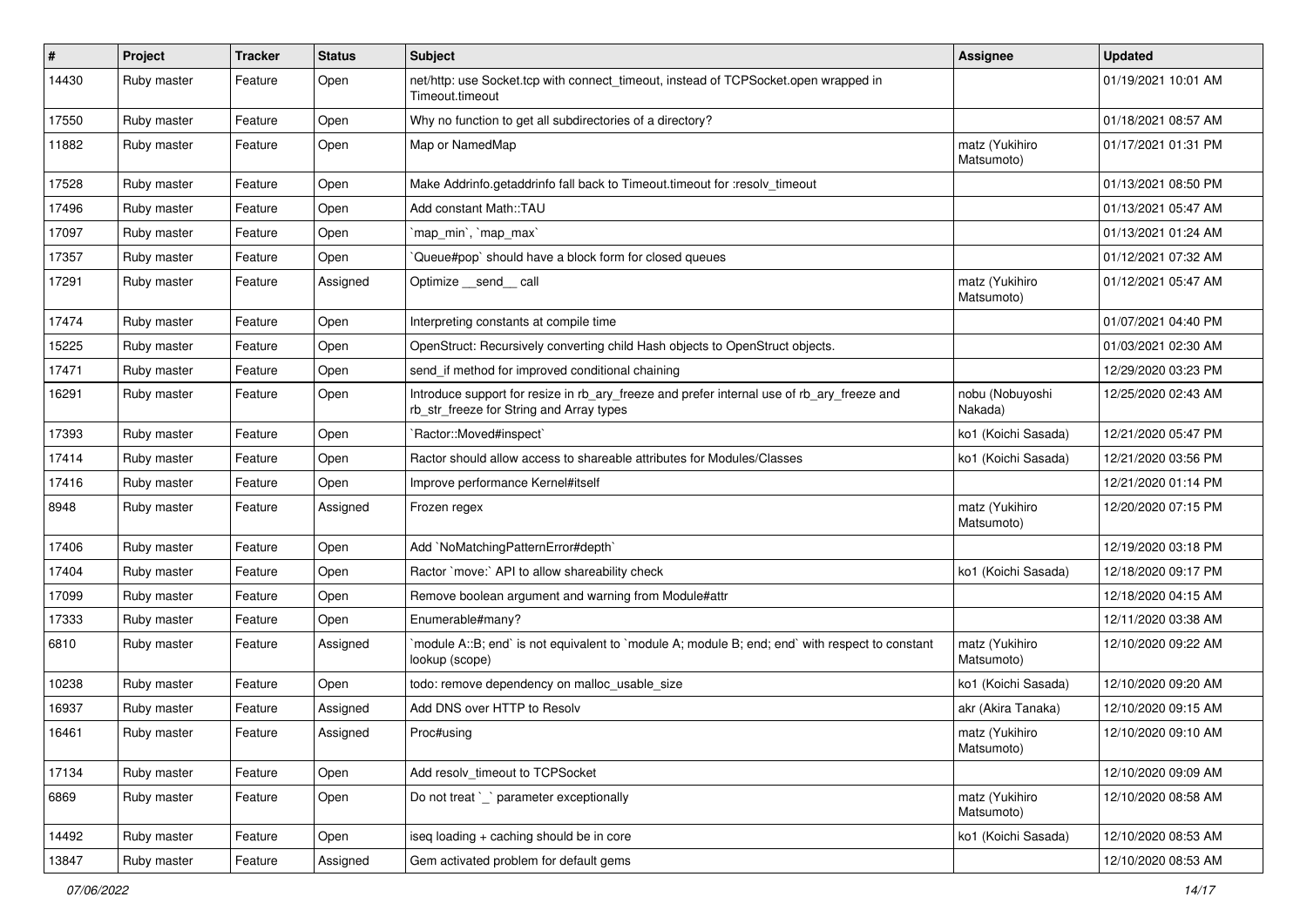| #     | Project     | <b>Tracker</b> | <b>Status</b> | <b>Subject</b>                                                                           | <b>Assignee</b>              | <b>Updated</b>      |
|-------|-------------|----------------|---------------|------------------------------------------------------------------------------------------|------------------------------|---------------------|
| 10489 | Ruby master | Feature        | Open          | Add inherit method for clearer and multiple inheritance                                  | matz (Yukihiro<br>Matsumoto) | 12/10/2020 08:53 AM |
| 10318 | Ruby master | Feature        | Open          | [PATCH 0/n] Let underscore be positionally matched arg to omit binding obvious variable. |                              | 12/10/2020 08:53 AM |
| 8807  | Ruby master | Feature        | Open          | <b>Custom literals</b>                                                                   |                              | 12/10/2020 08:53 AM |
| 8270  | Ruby master | Feature        | Open          | Ruby should build without thread support (aka minix)                                     | nobu (Nobuyoshi<br>Nakada)   | 12/10/2020 08:53 AM |
| 8229  | Ruby master | Feature        | Open          | extend Hash.include?                                                                     | matz (Yukihiro<br>Matsumoto) | 12/10/2020 08:53 AM |
| 7748  | Ruby master | Feature        | Open          | Contextual send                                                                          | matz (Yukihiro<br>Matsumoto) | 12/10/2020 08:53 AM |
| 6841  | Ruby master | Feature        | Assigned      | Shorthand for Assigning Return Value of Method to Self                                   | matz (Yukihiro<br>Matsumoto) | 12/10/2020 08:53 AM |
| 6594  | Ruby master | Feature        | Assigned      | <b>Integrated Functor</b>                                                                | matz (Yukihiro<br>Matsumoto) | 12/10/2020 08:53 AM |
| 6452  | Ruby master | Feature        | Assigned      | Allow extend to override class methods                                                   | matz (Yukihiro<br>Matsumoto) | 12/10/2020 08:53 AM |
| 5825  | Ruby master | Feature        | Assigned      | Sweet instance var assignment in the object initializer                                  | matz (Yukihiro<br>Matsumoto) | 12/10/2020 08:53 AM |
| 8164  | Ruby master | Feature        | Assigned      | Public/Private                                                                           | matz (Yukihiro<br>Matsumoto) | 12/10/2020 08:50 AM |
| 7644  | Ruby master | Feature        | Assigned      | In refinements, change "using" keyword to a less generic word.                           | matz (Yukihiro<br>Matsumoto) | 12/10/2020 08:49 AM |
| 7546  | Ruby master | Feature        | Open          | Change behavior of `Array#slice` for an argument of `Range` class                        | matz (Yukihiro<br>Matsumoto) | 12/10/2020 08:49 AM |
| 7545  | Ruby master | Feature        | Open          | Make Range act as a "lazy ordered set"                                                   |                              | 12/10/2020 08:49 AM |
| 7220  | Ruby master | Feature        | Open          | Separate IO#dup, StringIO#initialize_copy from dup(2)                                    |                              | 12/10/2020 08:47 AM |
| 6828  | Ruby master | Feature        | Open          | <b>Constancy of Constants</b>                                                            |                              | 12/10/2020 08:47 AM |
| 5456  | Ruby master | Feature        | Assigned      | kernel#syscall() should be removed.                                                      | matz (Yukihiro<br>Matsumoto) | 12/10/2020 08:46 AM |
| 1644  | Ruby master | Feature        | Assigned      | recv on inherited socket wrapped in TCPSocket does not read data, on Windows             | cruby-windows                | 12/10/2020 08:45 AM |
| 17375 | Ruby master | Feature        | Open          | Add scheduler callbacks for transferring fibers                                          |                              | 12/07/2020 11:31 PM |
| 17156 | Ruby master | Feature        | Open          | Refinements per directory tree                                                           |                              | 12/07/2020 05:19 AM |
| 17356 | Ruby master | Feature        | Open          | Alignment of memory allocated through Fiddle struct's malloc                             |                              | 12/02/2020 11:06 AM |
| 17353 | Ruby master | Feature        | Open          | Functional chaining operator                                                             |                              | 11/30/2020 03:29 AM |
| 16241 | Ruby master | Feature        | Open          | Shorter syntax for anonymous refinements                                                 |                              | 11/20/2020 07:22 PM |
| 17143 | Ruby master | Feature        | Open          | Improve support for warning categories                                                   |                              | 11/20/2020 01:05 PM |
| 17325 | Ruby master | Feature        | Open          | Adds Fiber#cancel, which forces a Fiber to break/return                                  |                              | 11/19/2020 12:34 AM |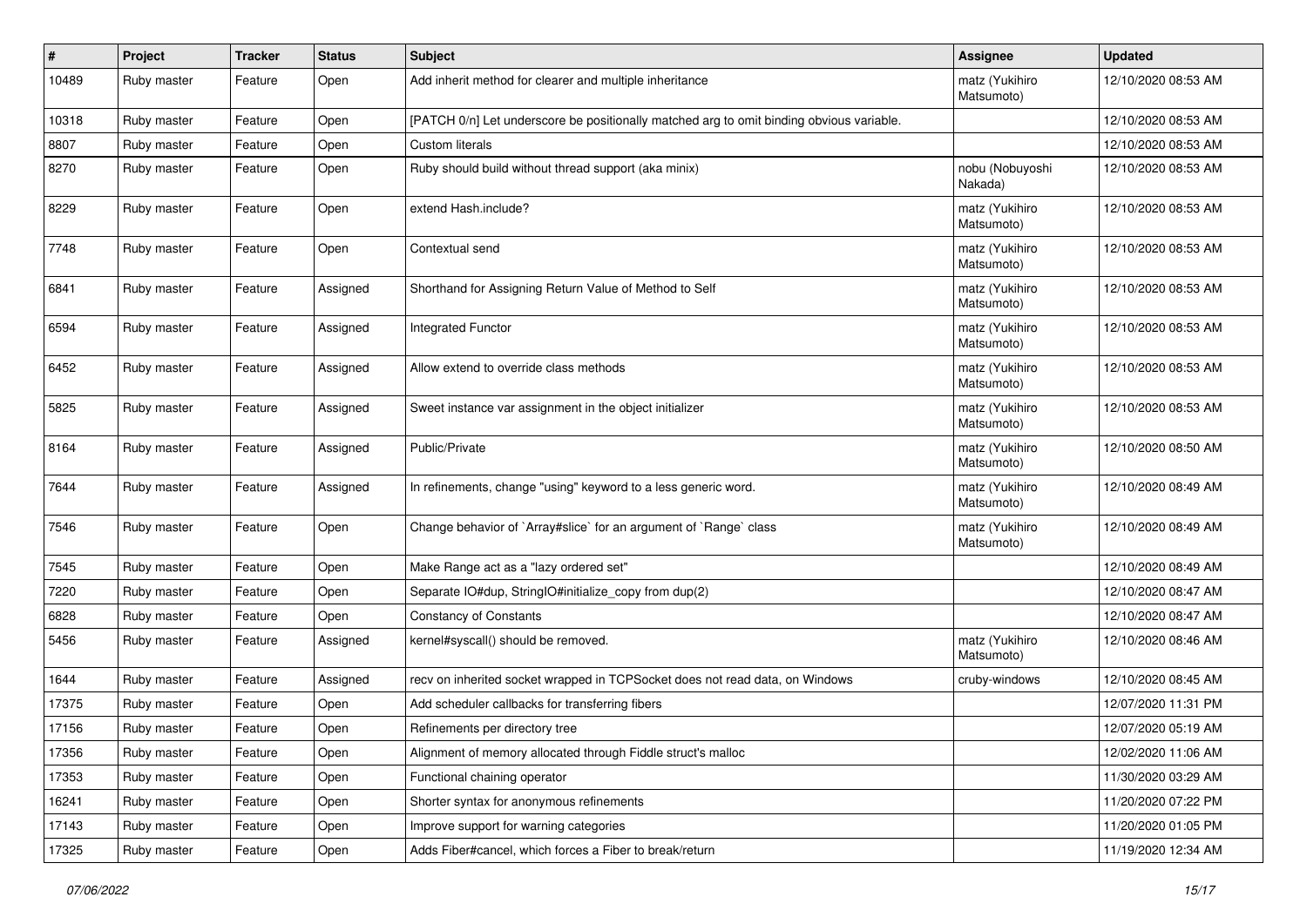| #     | Project     | <b>Tracker</b> | <b>Status</b> | Subject                                                                       | Assignee                            | <b>Updated</b>      |
|-------|-------------|----------------|---------------|-------------------------------------------------------------------------------|-------------------------------------|---------------------|
| 17315 | Ruby master | Feature        | Open          | Hash #transform                                                               |                                     | 11/13/2020 08:38 PM |
| 17298 | Ruby master | Feature        | Open          | Ractor's basket communication APIs                                            |                                     | 11/13/2020 04:16 PM |
| 14922 | Ruby master | Feature        | Assigned      | Resolv getaddresses ignores AAAA records for IPv6                             | akr (Akira Tanaka)                  | 11/13/2020 04:01 AM |
| 11322 | Ruby master | Feature        | Assigned      | OpenUri: RuntimeError: HTTP redirection loop                                  | akr (Akira Tanaka)                  | 11/13/2020 03:52 AM |
| 17311 | Ruby master | Feature        | Open          | Improve performance Array#deconstruct & Array#to_ary                          |                                     | 11/08/2020 07:12 AM |
| 17286 | Ruby master | Feature        | Open          | Ractor.new' should accept 'move: true'                                        |                                     | 11/08/2020 03:01 AM |
| 17208 | Ruby master | Feature        | Open          | Add `Set#compact` and `Set#compact!` methods                                  |                                     | 11/05/2020 10:44 AM |
| 17127 | Ruby master | Feature        | Open          | Some TrueClass methods are faster if implemented in Ruby                      |                                     | 11/05/2020 07:11 AM |
| 17288 | Ruby master | Feature        | Open          | Optimize _send_call with a literal method name                                | matz (Yukihiro<br>Matsumoto)        | 10/30/2020 12:17 AM |
| 17290 | Ruby master | Feature        | Open          | Syntax sugar for boolean keyword argument                                     |                                     | 10/29/2020 04:51 AM |
| 17206 | Ruby master | Feature        | Open          | Introduce new Regexp option to avoid global MatchData allocations             |                                     | 10/28/2020 10:43 PM |
| 17285 | Ruby master | Feature        | Open          | Less strict `Ractor.select`                                                   |                                     | 10/26/2020 03:15 AM |
| 17279 | Ruby master | Feature        | Open          | Allow a negative step in Range#step with a block                              | matz (Yukihiro<br>Matsumoto)        | 10/22/2020 02:23 AM |
| 17258 | Ruby master | Feature        | Open          | Oneshot Branch Coverage                                                       |                                     | 10/09/2020 08:26 PM |
| 13153 | Ruby master | Feature        | Open          | Inconsistent sprintf formatting for 0 value                                   |                                     | 09/29/2020 03:30 PM |
| 15815 | Ruby master | Feature        | Open          | Add option to raise NoMethodError for OpenStruct                              | marcandre (Marc-Andre<br>Lafortune) | 09/28/2020 02:11 AM |
| 17056 | Ruby master | Feature        | Open          | Array#index: Allow specifying the position to start search as in String#index |                                     | 09/25/2020 01:41 PM |
| 17173 | Ruby master | Feature        | Open          | open-uri I ciphers IIIIIII                                                    | akr (Akira Tanaka)                  | 09/25/2020 09:17 AM |
| 15628 | Ruby master | Feature        | Assigned      | init_inetsock_internal should fallback to IPv4 if IPv6 is unreachable         | Glass_saga (Masaki<br>Matsushita)   | 09/25/2020 05:42 AM |
| 10561 | Ruby master | Feature        | Open          | Improve function of Thread::Backtrace::Location #path and #absolute_path      |                                     | 09/24/2020 09:39 AM |
| 10637 | Ruby master | Feature        | Assigned      | Puppet orchestration on vagrant fails with Error: Non-HTTP proxy URI          | akr (Akira Tanaka)                  | 09/23/2020 10:23 PM |
| 12416 | Ruby master | Feature        | Open          | struct rb_id_table lacks mark function                                        |                                     | 09/22/2020 07:43 PM |
| 17165 | Ruby master | Feature        | Open          | Add `filter` and `flatten` keywords to `Enumerable#map`                       |                                     | 09/13/2020 09:41 AM |
| 13719 | Ruby master | Feature        | Open          | [PATCH] net/http: allow existing socket arg for Net::HTTP.start               |                                     | 09/12/2020 09:45 PM |
| 17166 | Ruby master | Feature        | Open          | net/http not supporting unix domain sockets                                   |                                     | 09/12/2020 02:51 PM |
| 16794 | Ruby master | Feature        | Open          | Rightward operators                                                           |                                     | 09/10/2020 09:34 PM |
| 17163 | Ruby master | Feature        | Open          | Rename `begin`                                                                |                                     | 09/09/2020 03:04 AM |
| 17148 | Ruby master | Feature        | Open          | stdbuf(1) support                                                             |                                     | 09/07/2020 04:12 AM |
| 17155 | Ruby master | Feature        | Open          | Add a Diggable mixin                                                          |                                     | 09/05/2020 02:08 PM |
| 17151 | Ruby master | Feature        | Open          | Support multiple builtin ruby code for implimatation in Ruby & C              |                                     | 09/05/2020 01:41 AM |